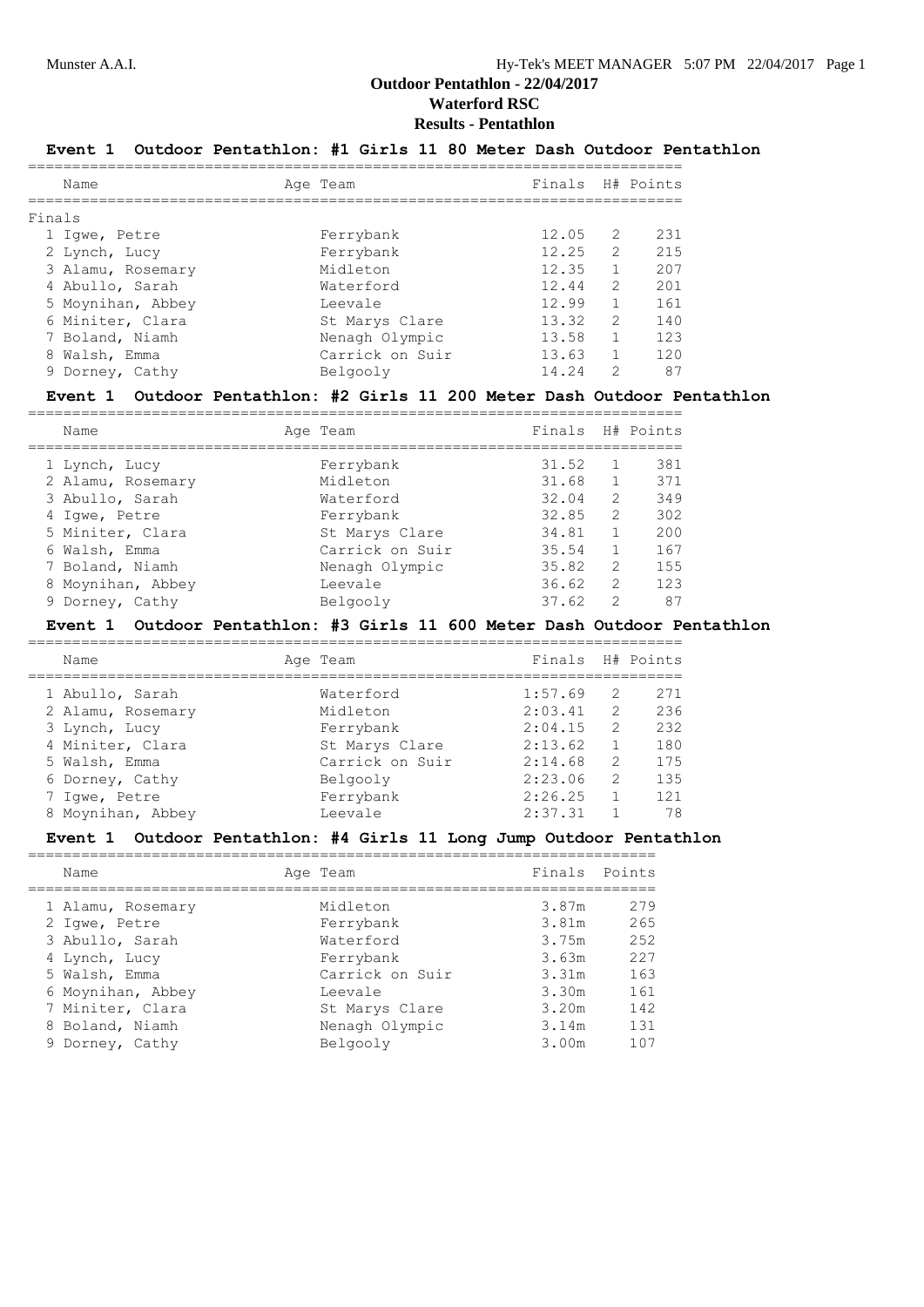# **Event 1 Outdoor Pentathlon: #5 Girls 11 Shot Put Outdoor Pentathlon**

| Name              | Age Team        | Finals Points |     |
|-------------------|-----------------|---------------|-----|
| 1 Abullo, Sarah   | Waterford       | 5.93m         | 267 |
| 2 Miniter, Clara  | St Marys Clare  | 5.61m         | 247 |
| 3 Alamu, Rosemary | Midleton        | 5.18m         | 220 |
| 4 Moynihan, Abbey | Leevale         | 4.87m         | 200 |
| 5 Lynch, Lucy     | Ferrybank       | 4.69m         | 189 |
| 6 Boland, Niamh   | Nenagh Olympic  | 4.25m         | 162 |
| 7 Walsh, Emma     | Carrick on Suir | 4.16m         | 156 |
| 8 Iqwe, Petre     | Ferrybank       | 4.13m         | 154 |
| 9 Dorney, Cathy   | Belgooly        | 2.27m         | 42  |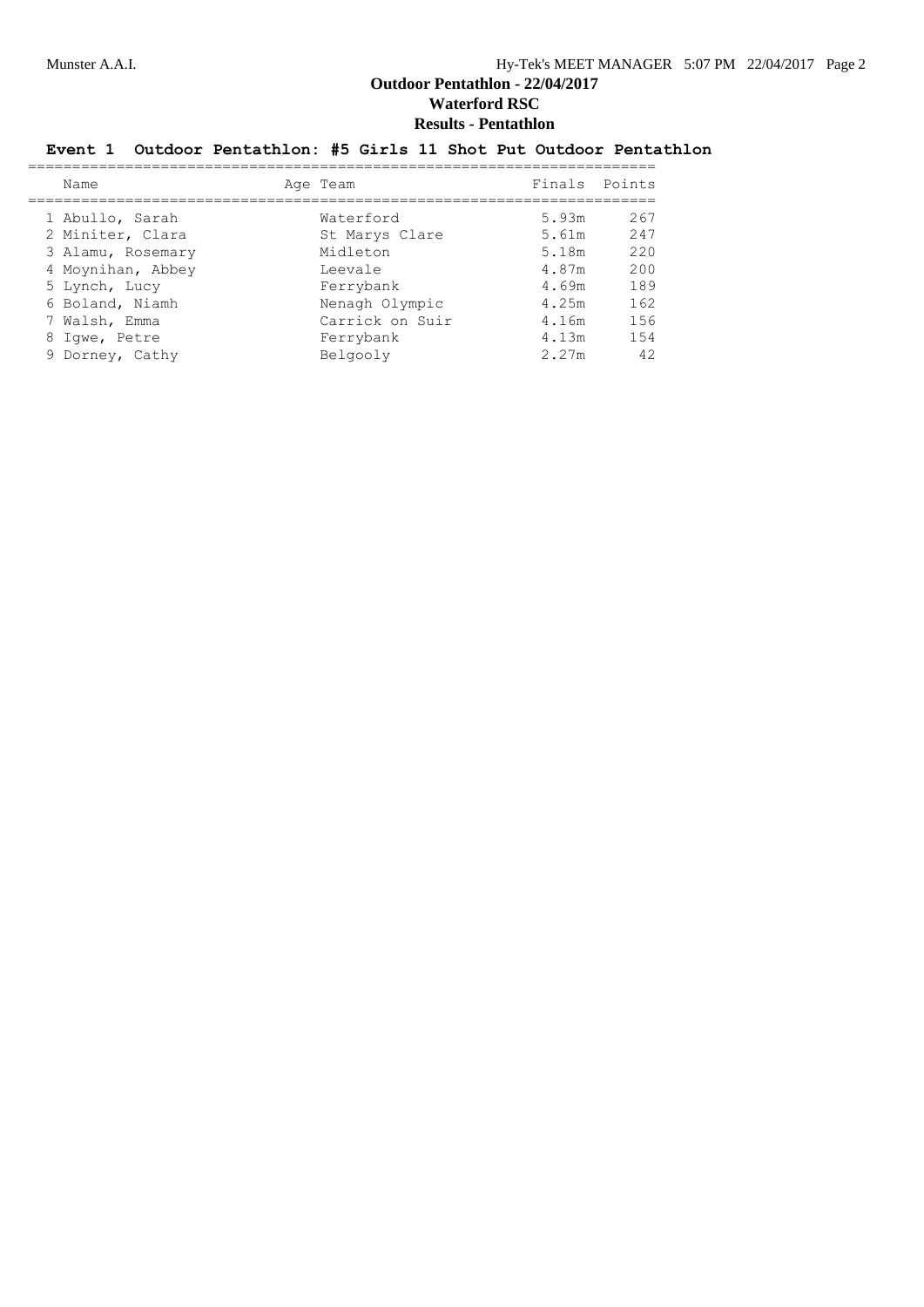#### **Results - Pentathlon**

## **Event 2 Outdoor Pentathlon: #1 Boys 11 80 Meter Dash Outdoor Pentathlon**

| Name                 | Age Team          | Finals H# Points |               |     |
|----------------------|-------------------|------------------|---------------|-----|
| 1 O'Sullivan, Odhrán | Midleton          | 12.00            |               | 235 |
| 2 Fennell, Sean      | St Marys Clare    | 12.05            | $\mathcal{L}$ | 231 |
| 3 Whelan, Killian    | Clonmel           | 12.11            | $\mathcal{L}$ | 226 |
| 4 Moroney, Darren    | St. Cronans       | 12.54            | $\mathcal{L}$ | 193 |
| 5 Simpson, Joshua    | Carrick on Suir   | 12.75            | $\mathcal{L}$ | 178 |
| 6 Gardiner, Conor    | Carraig na bhFear | 13.28            | 2             | 142 |
|                      |                   |                  |               |     |

## **Event 2 Outdoor Pentathlon: #2 Boys 11 200 Meter Dash Outdoor Pentathlon**

| Name                 | Age Team          | Finals H# Points |                |      |
|----------------------|-------------------|------------------|----------------|------|
| 1 O'Sullivan, Odhrán | Midleton          | 30.53            |                | 222  |
| 2 Fennell, Sean      | St Marys Clare    | 31.22            |                | 186  |
| 3 Moroney, Darren    | St. Cronans       | 31.65            | $\overline{2}$ | 165  |
| 4 Whelan, Killian    | Clonmel           | 31.96            | $\mathcal{L}$  | 1.51 |
| 5 Simpson, Joshua    | Carrick on Suir   | 32.93            | 2              | 110  |
| 6 Gardiner, Conor    | Carraig na bhFear | 32.97            |                | 108  |

#### **Event 2 Outdoor Pentathlon: #3 Boys 11 600 Meter Dash Outdoor Pentathlon**

| Name                 | Age Team          | Finals Points |     |
|----------------------|-------------------|---------------|-----|
| 1 O'Sullivan, Odhrán | Midleton          | 1:51.86       | 308 |
| 2 Moroney, Darren    | St. Cronans       | 1:55.16       | 287 |
| 3 Fennell, Sean      | St Marys Clare    | 1:57.59       | 271 |
| 4 Gardiner, Conor    | Carraig na bhFear | 2:03.33       | 237 |
| 5 Whelan, Killian    | Clonmel           | 2:05.87       | 222 |
| 6 Simpson, Joshua    | Carrick on Suir   | 2:12.59       | 185 |

#### **Event 2 Outdoor Pentathlon: #4 Boys 11 Long Jump Outdoor Pentathlon**

| Name                 | Age Team          | Finals Points |      |
|----------------------|-------------------|---------------|------|
|                      |                   |               |      |
| 1 Fennell, Sean      | St Marys Clare    | 3.89m         | 188  |
| 2 Simpson, Joshua    | Carrick on Suir   | 3.88m         | 187  |
| 3 Moroney, Darren    | St. Cronans       | 3.84m         | 181  |
| 4 Gardiner, Conor    | Carraig na bhFear | 3.70m         | 1.59 |
| 5 Whelan, Killian    | Clonmel           | 3.68m         | 156  |
| 6 O'Sullivan, Odhrán | Midleton          | 3.53m         | 135  |

#### **Event 2 Outdoor Pentathlon: #5 Boys 11 Shot Put Outdoor Pentathlon**

| Name                                                                                                                        | Age Team                                                                                     |                                                    | Finals Points                           |
|-----------------------------------------------------------------------------------------------------------------------------|----------------------------------------------------------------------------------------------|----------------------------------------------------|-----------------------------------------|
| 1 Fennell, Sean<br>2 Simpson, Joshua<br>3 Moroney, Darren<br>4 O'Sullivan, Odhrán<br>5 Whelan, Killian<br>6 Gardiner, Conor | St Marys Clare<br>Carrick on Suir<br>St. Cronans<br>Midleton<br>Clonmel<br>Carraig na bhFear | 6.77m<br>6.33m<br>6.11m<br>5.75m<br>5.13m<br>4.99m | 294<br>268<br>2.55<br>234<br>198<br>190 |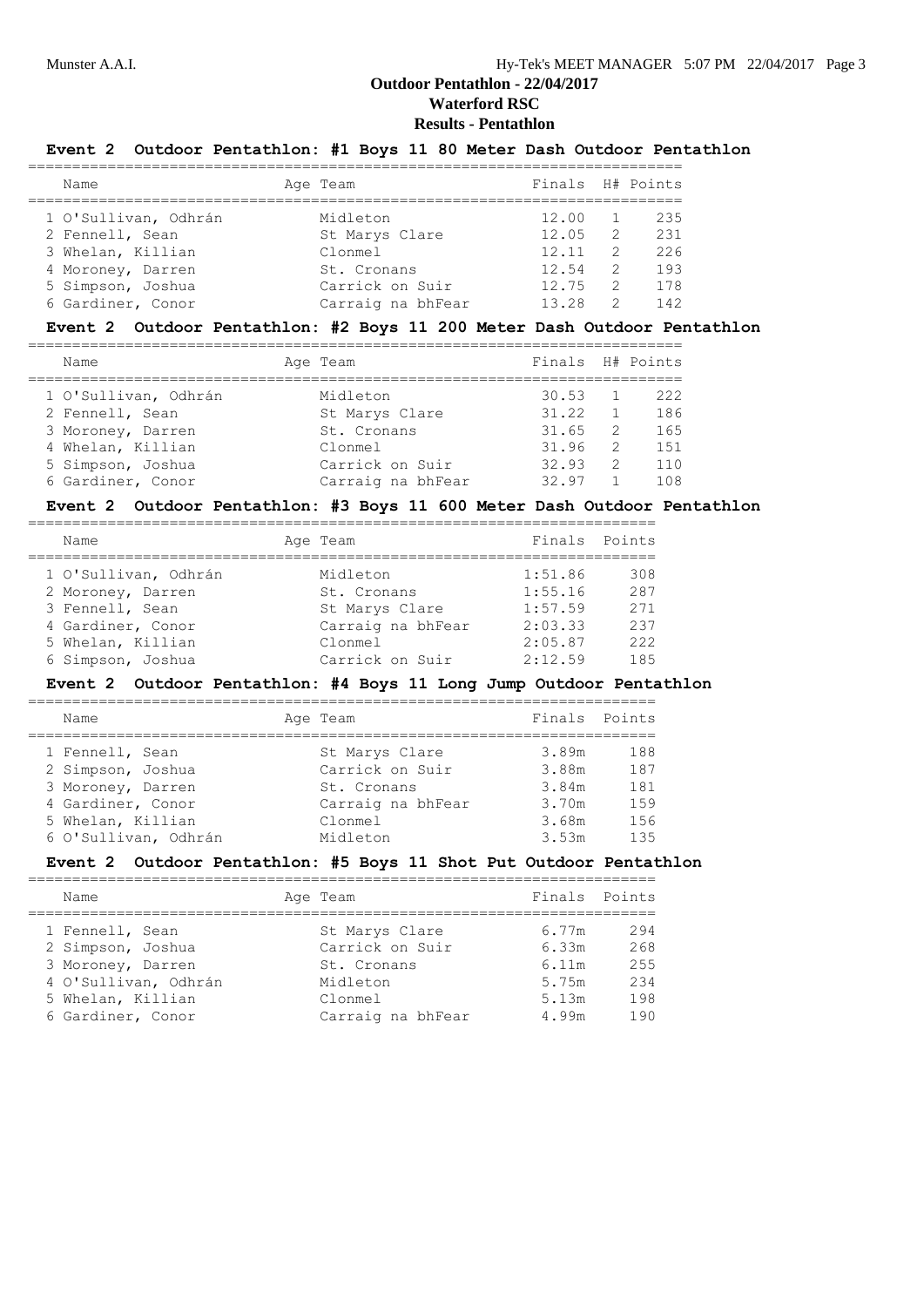# **Results - Pentathlon**

# **Event 3 Outdoor Pentathlon: #1 Girls 12 80 Meter Dash Outdoor Pentathlon**

|  | Name                 | Age Team          | Finals H# Points |               |     |
|--|----------------------|-------------------|------------------|---------------|-----|
|  | 1 Falvey, Hannah     | Belgooly          | 11.51            |               | 276 |
|  | 2 Backari, Okwu      | Leevale           | 11.86            | 2             | 246 |
|  | 3 Amusa, Fatimo      | Leevale           | 12.03            |               | 232 |
|  | 4 Bergin, Ceola      | Templemore        | 12.22            |               | 217 |
|  | 5 Dorney, Abbie      | Belgooly          | 12.26            | $\mathcal{L}$ | 214 |
|  | 6 Dunne, Leah        | Carraig na bhFear | 12.27            | $\mathcal{L}$ | 214 |
|  | 7 Fitzgerald, Ava    | Carraig na bhFear | 12.48            |               | 198 |
|  | 8 Casey, Mia         | Ferrybank         | 12.93            |               | 165 |
|  | 9 Walsh, Annabelle   | Ferrybank         | 13.36            | $\mathcal{L}$ | 137 |
|  | 10 Kennedy, Isobelle | Waterford         | 14.01            | $\mathcal{P}$ | 99  |
|  |                      |                   |                  |               |     |

#### **Event 3 Outdoor Pentathlon: #2 Girls 12 600 Meter Dash Outdoor Pentathlon**

| Name                | Age Team          | Finals H# Points |               |     |
|---------------------|-------------------|------------------|---------------|-----|
| 1 Fitzgerald, Ava   | Carraig na bhFear | 1:51.54          |               | 310 |
| 2 Falvey, Hannah    | Belgooly          | 1:51.65          | $\mathcal{L}$ | 309 |
| 3 Amusa, Fatimo     | Leevale           | 1:52.05          |               | 307 |
| 4 Bergin, Ceola     | Templemore        | 1:57.00          | 2             | 275 |
| 5 Dunne, Leah       | Carraig na bhFear | 1:57.52          | 2             | 272 |
| 6 Dorney, Abbie     | Belgooly          | 2:02.34          |               | 242 |
| 7 Backari, Okwu     | Leevale           | 2:05.44          | $\mathcal{L}$ | 224 |
| 8 Casey, Mia        | Ferrybank         | 2:09.85          | $\mathcal{L}$ | 200 |
| 9 Kennedy, Isobelle | Waterford         | 2:21.75          | $\mathcal{L}$ | 141 |
| 10 Walsh, Annabelle | Ferrybank         | 2:26.04          |               | 122 |

#### **Event 3 Outdoor Pentathlon: #3 Girls 12 Long Jump Outdoor Pentathlon**

| Name                 | Age Team          | Finals Points |      |
|----------------------|-------------------|---------------|------|
| 1 Falvey, Hannah     | Belgooly          | 4.48m         | 423  |
| 2 Bergin, Ceola      | Templemore        | 3.81m         | 265  |
| 3 Dorney, Abbie      | Belgooly          | 3.77m         | 2.57 |
| 4 Backari, Okwu      | Leevale           | 3.76m         | 254  |
| 5 Dunne, Leah        | Carraig na bhFear | 3.59m         | 218  |
| 6 Walsh, Annabelle   | Ferrybank         | 3.42m         | 184  |
| 6 Casey, Mia         | Ferrybank         | 3.42m         | 184  |
| 8 Amusa, Fatimo      | Leevale           | 3.36m         | 172  |
| 9 Fitzgerald, Ava    | Carraig na bhFear | 3.30m         | 161  |
| 10 Kennedy, Isobelle | Waterford         | 3.07m         | 119  |

=======================================================================

# **Event 3 Outdoor Pentathlon: #4 Girls 12 Shot Put Outdoor Pentathlon**

| Name                | Age Team          | Finals Points |     |
|---------------------|-------------------|---------------|-----|
| 1 Bergin, Ceola     | Templemore        | 8.40m         | 425 |
| 2 Falvey, Hannah    | Belgooly          | 6.85m         | 325 |
| 3 Amusa, Fatimo     | Leevale           | 6.07m         | 276 |
| 4 Fitzgerald, Ava   | Carraig na bhFear | 5.63m         | 248 |
| 5 Dunne, Leah       | Carraig na bhFear | 5.46m         | 237 |
| 6 Backari, Okwu     | Leevale           | 5.36m         | 231 |
| 7 Walsh, Annabelle  | Ferrybank         | 5.05m         | 211 |
| 8 Kennedy, Isobelle | Waterford         | 4.46m         | 175 |
|                     |                   |               |     |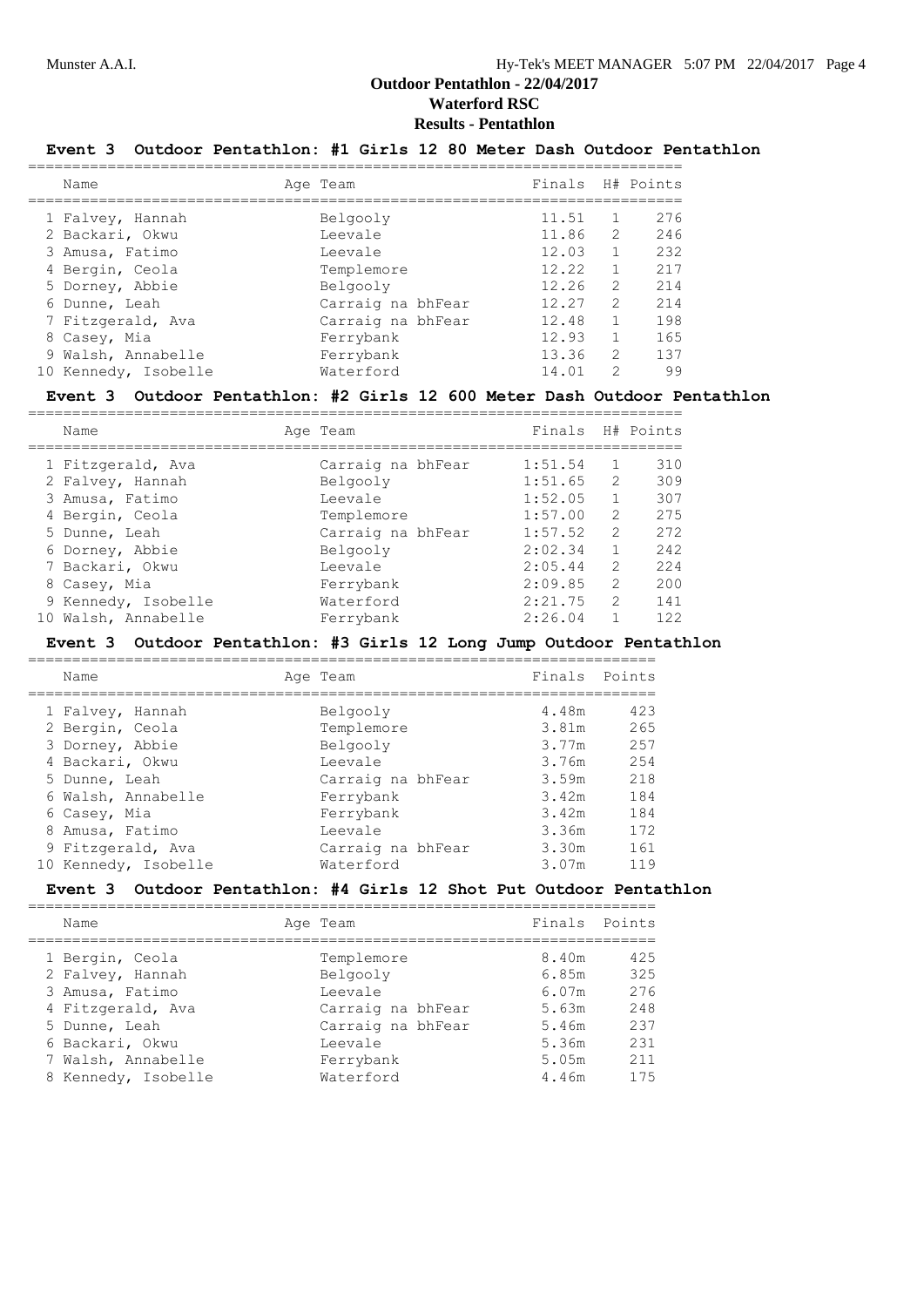# **Results - Pentathlon**

### **....Event 3 Outdoor Pentathlon: #4 Girls 12 Shot Put Outdoor Pentathlon**

| 9 Dorney, Abbie | Belgooly  | 4.29m | 164 |
|-----------------|-----------|-------|-----|
| 10 Casey, Mia   | Ferrybank | 4.15m | 155 |

## **Event 3 Outdoor Pentathlon: #5 Girls 12 High Jump Outdoor Pentathlon**

| Name                 | Age Team          | Finals Points |     |
|----------------------|-------------------|---------------|-----|
| 1 Falvey, Hannah     | Belgooly          | 1.24m         | 350 |
| 2 Fitzgerald, Ava    | Carraig na bhFear | 1.21m         | 321 |
| 2 Walsh, Annabelle   | Ferrybank         | 1.21m         | 321 |
| 4 Bergin, Ceola      | Templemore        | 1.18m         | 293 |
| 4 Backari, Okwu      | Leevale           | 1.18m         | 293 |
| 6 Casey, Mia         | Ferrybank         | 1.12m         | 239 |
| 6 Amusa, Fatimo      | Leevale           | 1.12m         | 239 |
| 8 Dorney, Abbie      | Belgooly          | 1.09m         | 214 |
| 8 Dunne, Leah        | Carraig na bhFear | 1.09m         | 214 |
| 10 Kennedy, Isobelle | Waterford         | 1.00m         | 141 |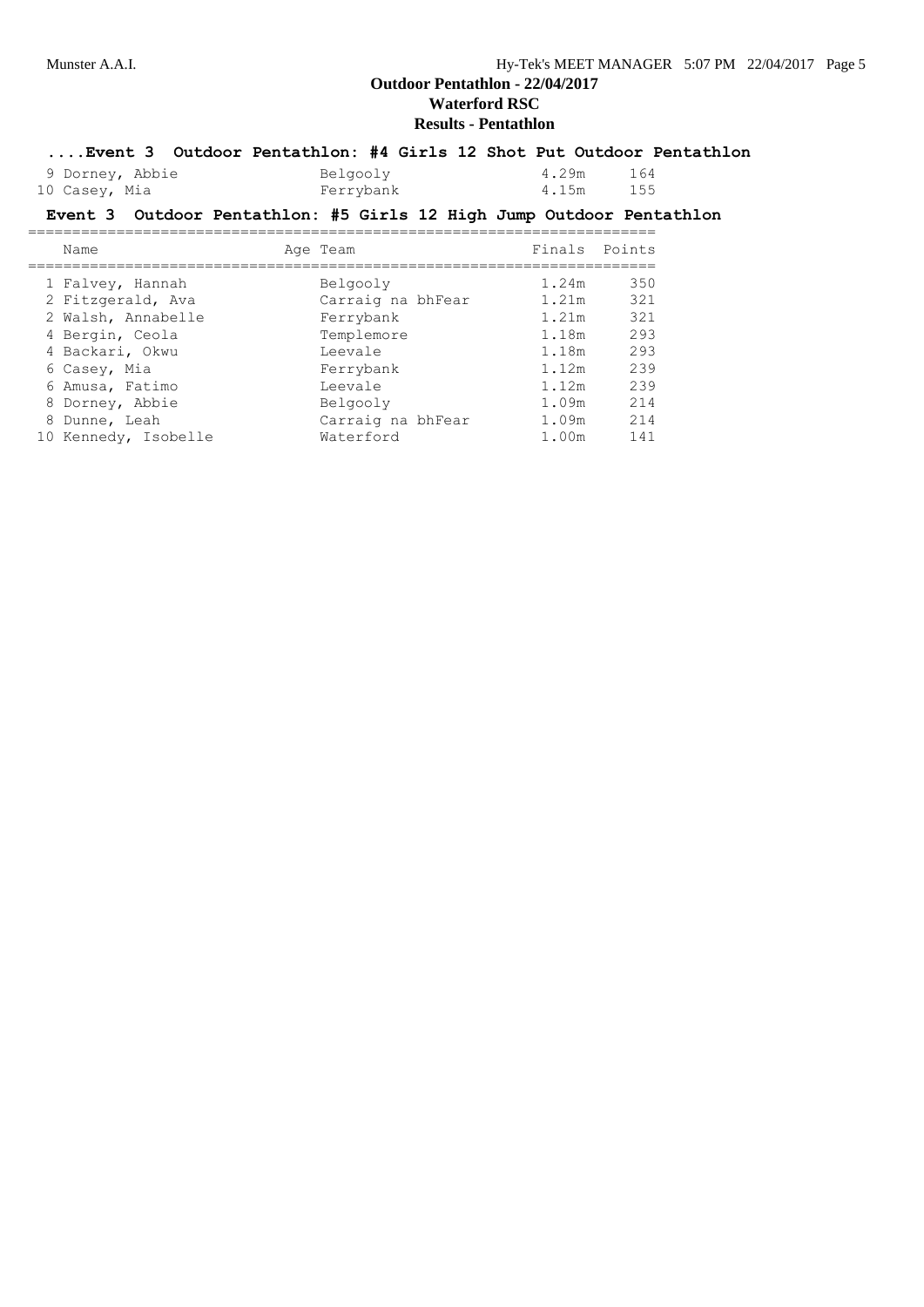# **Results - Pentathlon**

# **Event 4 Outdoor Pentathlon: #1 Boys 12 80 Meter Dash Outdoor Pentathlon**

| Name |                                                                                                                                                                                                                                                                                                                                     |                 |          |                                                                                                                                                                       |                                                                                                                                                                                                                                                                                                                                                      |
|------|-------------------------------------------------------------------------------------------------------------------------------------------------------------------------------------------------------------------------------------------------------------------------------------------------------------------------------------|-----------------|----------|-----------------------------------------------------------------------------------------------------------------------------------------------------------------------|------------------------------------------------------------------------------------------------------------------------------------------------------------------------------------------------------------------------------------------------------------------------------------------------------------------------------------------------------|
|      |                                                                                                                                                                                                                                                                                                                                     | Leevale         |          |                                                                                                                                                                       | 325                                                                                                                                                                                                                                                                                                                                                  |
|      |                                                                                                                                                                                                                                                                                                                                     | Carrick on Suir |          |                                                                                                                                                                       | 309                                                                                                                                                                                                                                                                                                                                                  |
|      |                                                                                                                                                                                                                                                                                                                                     |                 |          |                                                                                                                                                                       | 291                                                                                                                                                                                                                                                                                                                                                  |
|      |                                                                                                                                                                                                                                                                                                                                     | Liscarroll      |          |                                                                                                                                                                       | 265                                                                                                                                                                                                                                                                                                                                                  |
|      |                                                                                                                                                                                                                                                                                                                                     |                 |          |                                                                                                                                                                       | 260                                                                                                                                                                                                                                                                                                                                                  |
|      |                                                                                                                                                                                                                                                                                                                                     |                 |          |                                                                                                                                                                       | 242                                                                                                                                                                                                                                                                                                                                                  |
|      |                                                                                                                                                                                                                                                                                                                                     | Carrick on Suir |          |                                                                                                                                                                       | 233                                                                                                                                                                                                                                                                                                                                                  |
|      |                                                                                                                                                                                                                                                                                                                                     |                 |          |                                                                                                                                                                       | 228                                                                                                                                                                                                                                                                                                                                                  |
|      |                                                                                                                                                                                                                                                                                                                                     | Finisk Valley   |          |                                                                                                                                                                       | 223                                                                                                                                                                                                                                                                                                                                                  |
|      |                                                                                                                                                                                                                                                                                                                                     | Dooneen         |          |                                                                                                                                                                       | 216                                                                                                                                                                                                                                                                                                                                                  |
|      |                                                                                                                                                                                                                                                                                                                                     |                 |          |                                                                                                                                                                       | 209                                                                                                                                                                                                                                                                                                                                                  |
|      |                                                                                                                                                                                                                                                                                                                                     | Youghal         |          |                                                                                                                                                                       | 204                                                                                                                                                                                                                                                                                                                                                  |
|      |                                                                                                                                                                                                                                                                                                                                     |                 |          |                                                                                                                                                                       | 200                                                                                                                                                                                                                                                                                                                                                  |
|      |                                                                                                                                                                                                                                                                                                                                     |                 |          |                                                                                                                                                                       | 185                                                                                                                                                                                                                                                                                                                                                  |
|      |                                                                                                                                                                                                                                                                                                                                     | Clonmel         |          |                                                                                                                                                                       | 168                                                                                                                                                                                                                                                                                                                                                  |
|      |                                                                                                                                                                                                                                                                                                                                     |                 |          | $\mathcal{L}$                                                                                                                                                         | 149                                                                                                                                                                                                                                                                                                                                                  |
|      | 1 Cashman, John<br>2 Power, Killian<br>3 DeSouza, Theo<br>4 Murphy, John<br>5 O'Sullivan, Sam<br>6 Boyle, Ruaidhri<br>7 Costello, Calum<br>8 McCarthy, Ryan<br>9 Scanlon, Corey<br>10 McCutcheon, Alan<br>11 O'Riordan, Bobby<br>12 Walsh, Ben<br>13 O'Connor, Howard<br>14 O'Connor, Zach<br>15 Proven, Kieran<br>16 McCarthy, Ben |                 | Age Team | Carraig na bhFear<br>Carraig na bhFear<br>Carraig na bhFear<br>Riverstick Kinsale<br>Carraig na bhFear<br>Carraig na bhFear<br>Carraig na bhFear<br>Carraig na bhFear | Finals H# Points<br>10.96<br>2<br>3<br>11.13<br>3<br>11.33<br>$\overline{2}$<br>11.63<br>$\mathbf{1}$<br>11.69<br>$\mathbf{1}$<br>11.91<br>$\mathbf{1}$<br>12.02<br>$\mathbf{1}$<br>12.08<br>3<br>12.15<br>$\overline{2}$<br>12.24<br>3<br>12.33<br>3<br>12.39<br>$\mathcal{L}$<br>12.45<br>$\mathcal{L}$<br>12.65<br>$\mathbf{1}$<br>12.89<br>13.18 |

#### **Event 4 Outdoor Pentathlon: #2 Boys 12 600 Meter Run Outdoor Pentathlon**

| Name                | Age Team           | Finals H# Points |                |     |
|---------------------|--------------------|------------------|----------------|-----|
| 1 Murphy, John      | Liscarroll         | 1:47.45          | 2              | 338 |
| 2 McCutcheon, Alan  | Dooneen            | 1:50.88          | $2^{\circ}$    | 315 |
| 3 Boyle, Ruaidhri   | Carraig na bhFear  | 1:51.35          | $\mathbf{1}$   | 311 |
| 4 Power, Killian    | Carrick on Suir    | 1:52.01          | $\mathbf{1}$   | 307 |
| 5 Cashman, John     | Leevale            | 1:54.76          | $\overline{2}$ | 289 |
| 6 McCarthy, Ryan    | Riverstick Kinsale | 1:55.22          | $\mathbf{1}$   | 286 |
| 7 O'Riordan, Bobby  | Carraig na bhFear  | 1:57.73          | $\overline{2}$ | 270 |
| 8 Costello, Calum   | Carrick on Suir    | 1:59.38          | $\mathcal{L}$  | 260 |
| 9 Walsh, Ben        | Youghal            | 2:04.39          | $\mathbf{1}$   | 230 |
| 10 Scanlon, Corey   | Finisk Valley      | 2:05.29          | $\overline{2}$ | 225 |
| 11 O'Sullivan, Sam  | Carraig na bhFear  | 2:05.90          | $\mathbf{1}$   | 222 |
| 12 DeSouza, Theo    | Carraig na bhFear  | 2:07.59          | $\mathbf{1}$   | 212 |
| 13 O'Connor, Howard | Carraig na bhFear  | 2:08.01          | $\mathbf{1}$   | 210 |
| 14 McCarthy, Ben    | Carraig na bhFear  | 2:08.98          | $\overline{2}$ | 205 |
| 15 Proven, Kieran   | Clonmel            | 2:09.40          | $\overline{2}$ | 202 |
| 16 O'Connor, Zach   | Carraig na bhFear  | 2:12.82          | $\mathbf{1}$   | 184 |
|                     |                    |                  |                |     |

## **Event 4 Outdoor Pentathlon: #3 Boys 12 Long Jump Outdoor Pentathlon**

| Name                | Age Team           | Finals Points |     |
|---------------------|--------------------|---------------|-----|
|                     |                    |               |     |
| 1 DeSouza, Theo     | Carraig na bhFear  | 4.42m         | 276 |
| 2 Power, Killian    | Carrick on Suir    | 4.27m         | 250 |
| 3 Murphy, John      | Liscarroll         | 4.18m         | 235 |
| 4 Costello, Calum   | Carrick on Suir    | 3.90m         | 190 |
| 5 O'Sullivan, Sam   | Carraig na bhFear  | 3.87m         | 185 |
| 6 Boyle, Ruaidhri   | Carraig na bhFear  | 3.83m         | 179 |
| 7 McCarthy, Ryan    | Riverstick Kinsale | 3.72m         | 162 |
| 8 Walsh, Ben        | Youghal            | 3.71m         | 161 |
| 9 Cashman, John     | Leevale            | 3.66m         | 153 |
| 10 Scanlon, Corey   | Finisk Valley      | 3.63m         | 149 |
| 11 McCutcheon, Alan | Dooneen            | 3.62m         | 147 |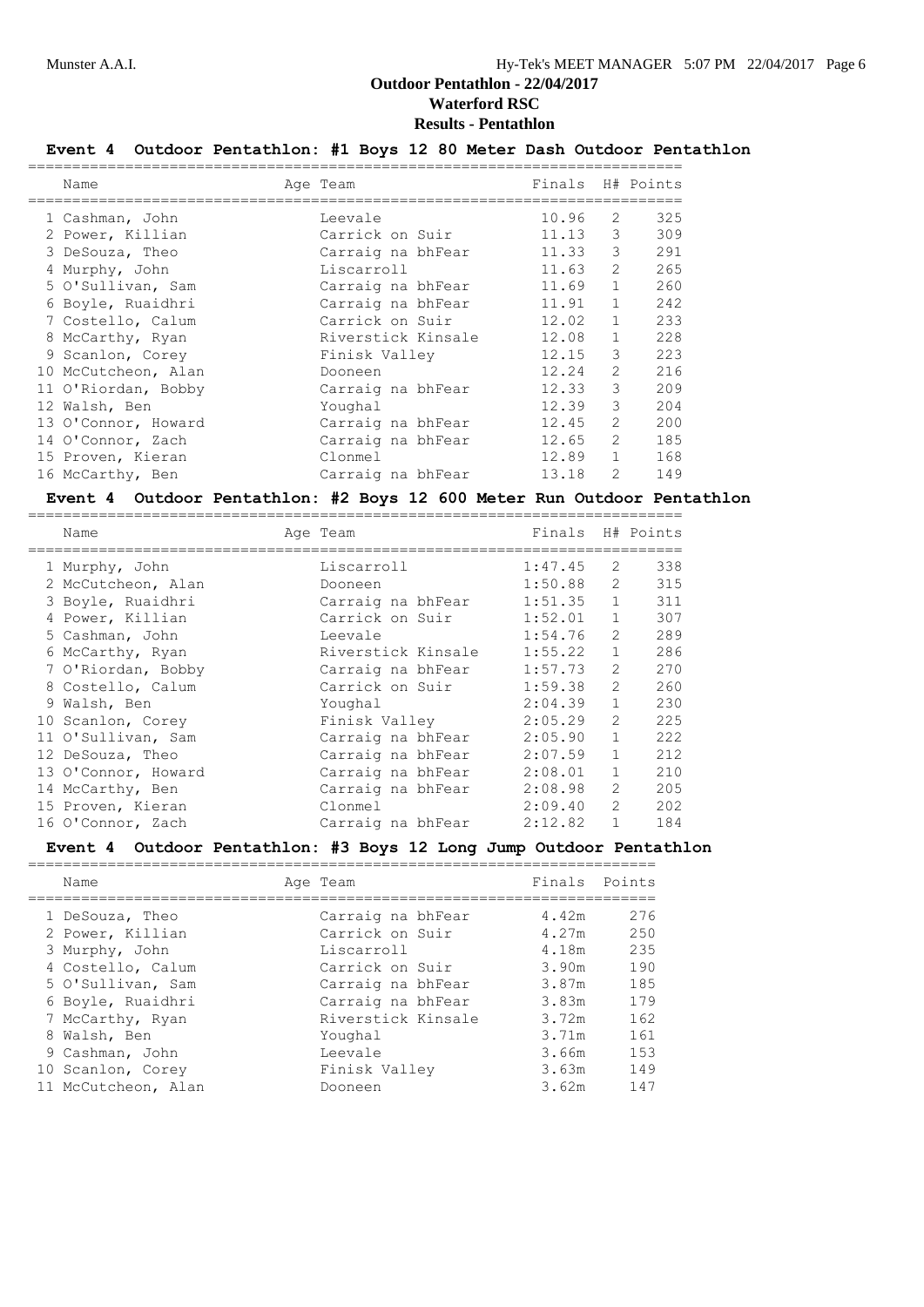# **....Event 4 Outdoor Pentathlon: #3 Boys 12 Long Jump Outdoor Pentathlon**

| 12 O'Riordan, Bobby | Carraig na bhFear | 3.53m | 135 |
|---------------------|-------------------|-------|-----|
| 13 Proven, Kieran   | Clonmel           | 3.44m | 122 |
| 14 O'Connor, Howard | Carraig na bhFear | 3.39m | 115 |
| 15 McCarthy, Ben    | Carraig na bhFear | 3.26m | 98  |
| 16 O'Connor, Zach   | Carraig na bhFear | 3.00m | 66  |

#### **Event 4 Outdoor Pentathlon: #4 Boys 12 Shot Put Outdoor Pentathlon**

| Name                | Age Team           | Finals Points |     |
|---------------------|--------------------|---------------|-----|
| 1 Walsh, Ben        | Youghal            | 7.97m         | 365 |
| 2 Scanlon, Corey    | Finisk Valley      | 7.40m         | 331 |
| 3 Proven, Kieran    | Clonmel            | 7.35m         | 328 |
| 4 Cashman, John     | Leevale            | 7.22m         | 320 |
| 5 Costello, Calum   | Carrick on Suir    | 6.93m         | 303 |
| 6 McCarthy, Ben     | Carraig na bhFear  | 6.52m         | 279 |
| 7 Murphy, John      | Liscarroll         | 6.51m         | 279 |
| 8 McCarthy, Ryan    | Riverstick Kinsale | 6.49m         | 277 |
| 9 DeSouza, Theo     | Carraig na bhFear  | 6.48m         | 277 |
| 10 O'Riordan, Bobby | Carraig na bhFear  | 6.44m         | 274 |
| 11 O'Sullivan, Sam  | Carraig na bhFear  | 6.07m         | 253 |
| 12 McCutcheon, Alan | Dooneen            | 5.39m         | 213 |
| 13 Power, Killian   | Carrick on Suir    | 5.33m         | 210 |
| 14 Boyle, Ruaidhri  | Carraig na bhFear  | 4.92m         | 186 |
| 15 O'Connor, Zach   | Carraig na bhFear  | 4.75m         | 177 |
| 16 O'Connor, Howard | Carraig na bhFear  | 4.70m         | 174 |

## **Event 4 Outdoor Pentathlon: #5 Boys 12 High Jump Outdoor Pentathlon**

| Name |                                                                                                                                                                                                                                                                                                                                    |                    | Finals Points     |     |
|------|------------------------------------------------------------------------------------------------------------------------------------------------------------------------------------------------------------------------------------------------------------------------------------------------------------------------------------|--------------------|-------------------|-----|
|      |                                                                                                                                                                                                                                                                                                                                    | Carrick on Suir    | 1.35m             | 286 |
|      |                                                                                                                                                                                                                                                                                                                                    | Liscarroll         | 1.25m             | 245 |
|      |                                                                                                                                                                                                                                                                                                                                    | Leevale            | 1.25m             | 245 |
|      |                                                                                                                                                                                                                                                                                                                                    | Youghal            | 1.20m             | 225 |
|      |                                                                                                                                                                                                                                                                                                                                    | Carraig na bhFear  | 1.15m             | 205 |
|      |                                                                                                                                                                                                                                                                                                                                    | Carraig na bhFear  | 1.15m             | 205 |
|      |                                                                                                                                                                                                                                                                                                                                    | Carraig na bhFear  | 1.10m             | 186 |
|      |                                                                                                                                                                                                                                                                                                                                    | Carrick on Suir    | 1.10m             | 186 |
|      |                                                                                                                                                                                                                                                                                                                                    | Clonmel            | 1.10m             | 186 |
|      |                                                                                                                                                                                                                                                                                                                                    | Finisk Valley      | 1.10m             | 186 |
|      |                                                                                                                                                                                                                                                                                                                                    | Dooneen            | 1.05m             | 167 |
|      |                                                                                                                                                                                                                                                                                                                                    | Riverstick Kinsale | 1.05m             | 167 |
|      |                                                                                                                                                                                                                                                                                                                                    | Carraig na bhFear  | 1.00m             | 149 |
|      |                                                                                                                                                                                                                                                                                                                                    | Carraig na bhFear  | 0.95m             | 132 |
|      |                                                                                                                                                                                                                                                                                                                                    | Carraig na bhFear  | 0.95m             | 132 |
|      |                                                                                                                                                                                                                                                                                                                                    | Carraig na bhFear  | 0.90 <sub>m</sub> | 115 |
|      | 1 Costello, Calum<br>2 Murphy, John<br>2 Cashman, John<br>4 Walsh, Ben<br>5 DeSouza, Theo<br>5 O'Sullivan, Sam<br>7 Boyle, Ruaidhri<br>7 Power, Killian<br>7 Proven, Kieran<br>7 Scanlon, Corey<br>11 McCutcheon, Alan<br>11 McCarthy, Ryan<br>13 McCarthy, Ben<br>14 O'Connor, Zach<br>14 O'Connor, Howard<br>16 O'Riordan, Bobby |                    | Age Team          |     |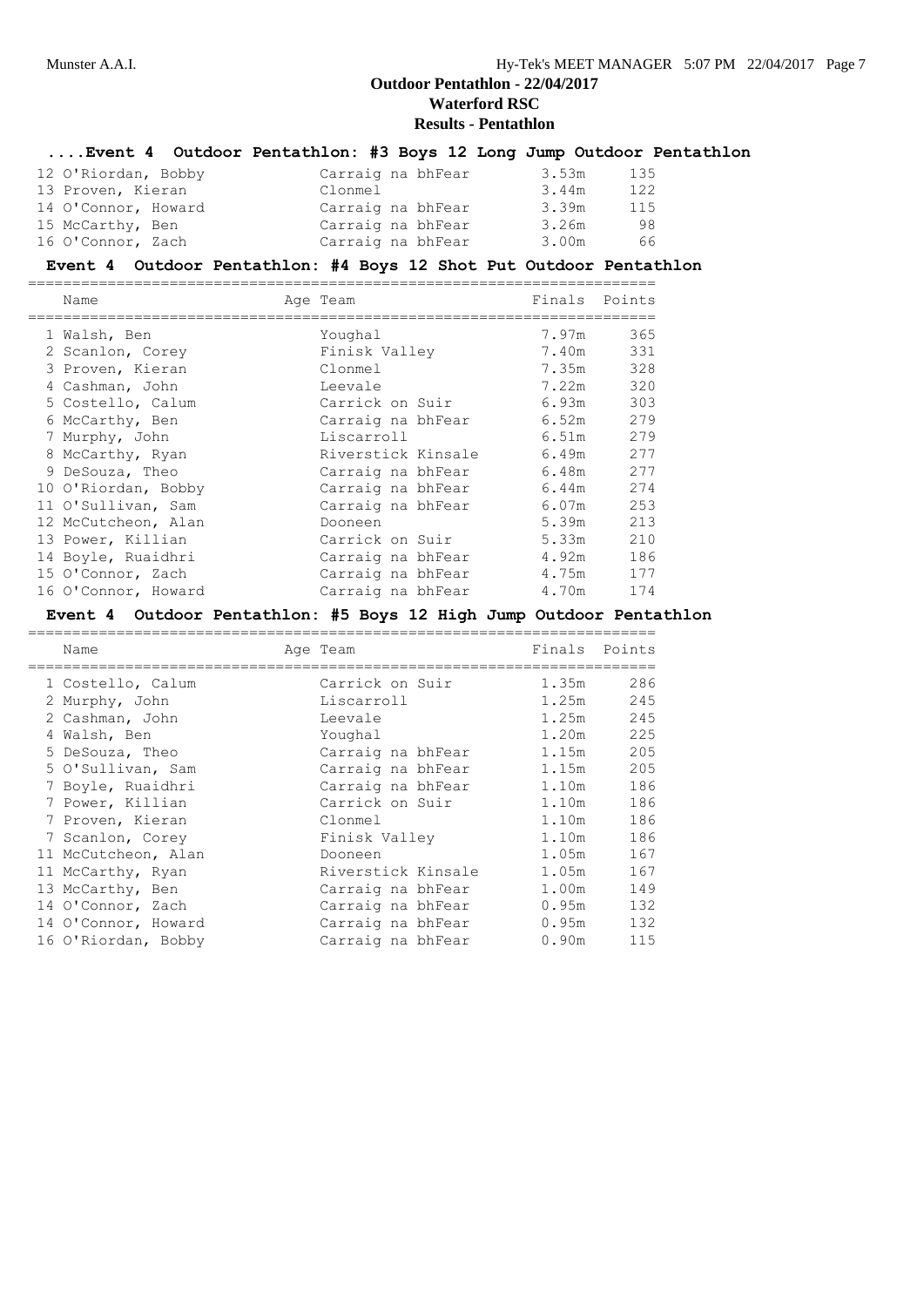# **Event 5 Outdoor Pentathlon: #1 Girls 13 60 Meter Hurdles Outdoor Pentathlon**

| Name                   | Age Team           | Finals |                | H# Points |
|------------------------|--------------------|--------|----------------|-----------|
| 1 Green, Lauren        | Riverstick Kinsale | 10.81  | 1              | 568       |
| 2 Rochford, Ava        | Ennis Track        | 11.06  | 3              | 527       |
| 3 Buckley, Nicole      | Riverstick Kinsale | 11.43  | $\overline{2}$ | 468       |
| 4 O'Mahony, Kathryn    | Carraig na bhFear  | 12.11  | $\mathbf{1}$   | 368       |
| 4 McEvoy, Ellie        | Nenagh Olympic     | 12.11  | 3              | 368       |
| 6 Cahill, Caoimhe      | St. Cronans        | 12.37  | 2              | 333       |
| 7 Cashman, Alex        | Youghal            | 12.63  | 3              | 300       |
| 8 O'Connor, Chloe      | Waterford          | 12.74  | $\mathbf{1}$   | 286       |
| 9 McCarthy, Niamh      | Doheny             | 12.76  | $\mathbf{1}$   | 283       |
| 10 O'Donoghue, Caoimhe | Riverstick Kinsale | 13.10  | $\mathbf{1}$   | 243       |
| 10 Leyden, Ruth        | Ennis Track        | 13.10  | $\mathbf{1}$   | 243       |
| 12 Keohane, Ciara      | Carraig na bhFear  | 13.33  | $\mathbf{1}$   | 217       |
| 13 Kelleher, Rebecca   | Carraig na bhFear  | 13.49  | 3              | 200       |
| 14 Murphy, Jessica     | Carraig na bhFear  | 13.70  | 2              | 179       |
| 15 Twomey, Ellie       | Carraig na bhFear  | 14.48  | 3              | 109       |
| 16 Daly, Sorcha        | Carraig na bhFear  | 14.86  | 2              | 80        |
| -- Coyle, Grace        | Riverstick Kinsale | DO.    | $\mathcal{L}$  | 457       |

#### **Event 5 Outdoor Pentathlon: #2 Girls 13 600 Meter Run Outdoor Pentathlon**

| Name                   | Age Team           | Finals H# Points |                |              |
|------------------------|--------------------|------------------|----------------|--------------|
| 1 O'Mahony, Kathryn    | Carraig na bhFear  | 2:37.70          | 2              | 77           |
| 2 Cashman, Alex        | Youghal            | 2:37.92          | $\mathbf{1}$   | 76           |
| 3 McCarthy, Niamh      | Doheny             | 2:40.61          | 3              | 67           |
| 4 Cahill, Caoimhe      | St. Cronans        | 2:43.15          |                | 59           |
| 5 Leyden, Ruth         | Ennis Track        | 2:44.19          | $\overline{2}$ | 56           |
| 6 Buckley, Nicole      | Riverstick Kinsale | 2:45.46          | 3              | 52           |
| 7 Rochford, Ava        | Ennis Track        | 2:47.79          | $\overline{2}$ | 46           |
| 8 Kelleher, Rebecca    | Carraig na bhFear  | 2:48.63          | 3              | 43           |
| 9 Coyle, Grace         | Riverstick Kinsale | 2:51.94          | $\mathbf{1}$   | 35           |
| 10 Green, Lauren       | Riverstick Kinsale | 2:52.34          | 2              | 34           |
| 11 O'Donoghue, Caoimhe | Riverstick Kinsale | 2:55.04          | 3              | 28           |
| 12 Keohane, Ciara      | Carraig na bhFear  | 2:57.82          | $\mathcal{L}$  | 22           |
| 13 Twomey, Ellie       | Carraig na bhFear  | 2:58.17          | $\mathbf{1}$   | 22           |
| 14 Daly, Sorcha        | Carraig na bhFear  | 3:03.56          | $\overline{2}$ | 12           |
| 15 O'Connor, Chloe     | Waterford          | 3:14.87          | 3              | $\mathbf{1}$ |
| 16 McEvoy, Ellie       | Nenagh Olympic     | 3:17.12          | $\mathbf{1}$   |              |
| 17 Murphy, Jessica     | Carraig na bhFear  | 3:23.59          |                |              |

## **Event 5 Outdoor Pentathlon: #3 Girls 13 Long Jump Outdoor Pentathlon**

| Name                  | Age Team           | Finals Points |     |
|-----------------------|--------------------|---------------|-----|
| 1 McCarthy, Niamh     | Doheny             | 4.24m         | 364 |
| 2 Coyle, Grace        | Riverstick Kinsale | 4.04m         | 317 |
| 3 Green, Lauren       | Riverstick Kinsale | 4.03m         | 315 |
| 4 Rochford, Ava       | Ennis Track        | 4.01m         | 310 |
| 5 Buckley, Nicole     | Riverstick Kinsale | 3.86m         | 276 |
| 6 Cahill, Caoimhe     | St. Cronans        | 3.84m         | 272 |
| 7 O'Donoghue, Caoimhe | Riverstick Kinsale | 3.72m         | 246 |
| 8 McEvoy, Ellie       | Nenagh Olympic     | 3.66m         | 233 |
| 9 O'Connor, Chloe     | Waterford          | 3.62m         | 225 |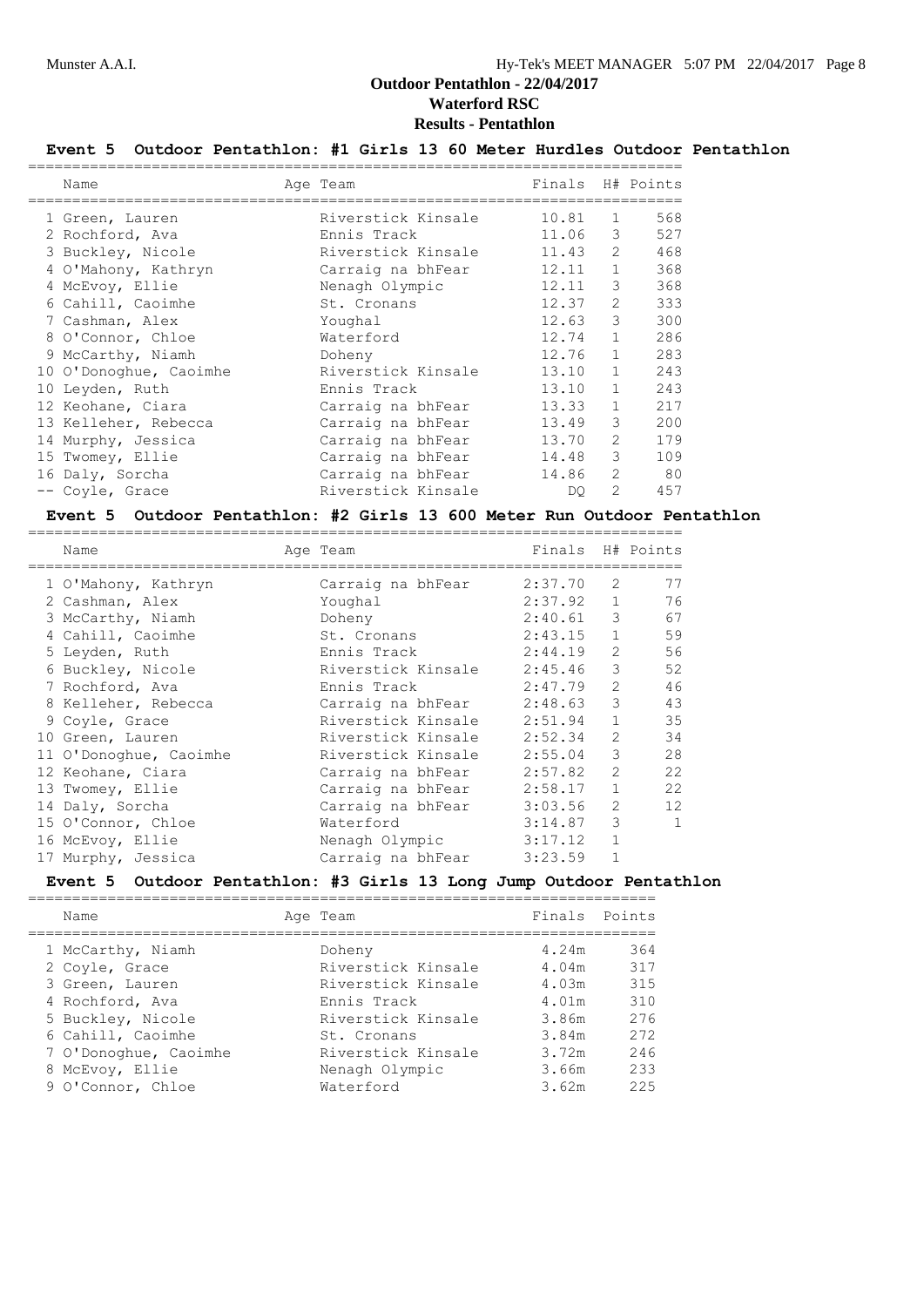|                      | Event 5 Outdoor Pentathlon: #3 Girls 13 Long Jump Outdoor Pentathlon |       |     |
|----------------------|----------------------------------------------------------------------|-------|-----|
| 10 Leyden, Ruth      | Ennis Track                                                          | 3.56m | 212 |
| 11 Kelleher, Rebecca | Carraig na bhFear                                                    | 3.53m | 206 |
| 12 O'Mahony, Kathryn | Carraig na bhFear                                                    | 3.52m | 204 |
| 13 Cashman, Alex     | Youghal                                                              | 3.29m | 159 |
| 14 Murphy, Jessica   | Carraig na bhFear                                                    | 3.10m | 124 |
| 15 Daly, Sorcha      | Carraig na bhFear                                                    | 3.02m | 110 |
| 15 Twomey, Ellie     | Carraig na bhFear                                                    | 3.02m | 110 |
| 17 Keohane, Ciara    | Carraig na bhFear                                                    | 2.78m | 72  |

#### **Event 5 Outdoor Pentathlon: #4 Girls 13 Shot Put Outdoor Pentathlon**

| Name                   | Age Team           | Finals | Points    |
|------------------------|--------------------|--------|-----------|
| 1 Rochford, Ava        | Ennis Track        | 9.28m  | 482       |
| 2 McCarthy, Niamh      | Doheny             | 7.77m  | 385       |
| 3 O'Connor, Chloe      | Waterford          | 7.12m  | 343       |
| 4 Cahill, Caoimhe      | St. Cronans        |        | 6.82m 324 |
| 5 McEvoy, Ellie        | Nenagh Olympic     | 5.96m  | 269       |
| 5 Cashman, Alex        | Youghal            | 5.96m  | 269       |
| 7 O'Mahony, Kathryn    | Carraig na bhFear  | 5.87m  | 263       |
| 8 Murphy, Jessica      | Carraig na bhFear  | 5.76m  | 256       |
| 9 Coyle, Grace         | Riverstick Kinsale | 5.38m  | 232       |
| 10 Green, Lauren       | Riverstick Kinsale | 5.17m  | 219       |
| 11 O'Donoghue, Caoimhe | Riverstick Kinsale | 5.15m  | 218       |
| 11 Buckley, Nicole     | Riverstick Kinsale | 5.15m  | 218       |
| 11 Leyden, Ruth        | Ennis Track        | 5.15m  | 218       |
| 14 Twomey, Ellie       | Carraig na bhFear  | 4.65m  | 186       |
| 15 Kelleher, Rebecca   | Carraig na bhFear  | 4.43m  | 173       |
| 16 Keohane, Ciara      | Carraig na bhFear  | 4.35m  | 168       |
| 17 Daly, Sorcha        | Carraig na bhFear  | 3.73m  | 130       |

=======================================================================

#### **Event 5 Outdoor Pentathlon: #5 Girls 13 High Jump Outdoor Pentathlon**

| Name                  | Age Team           | Finals | Points |
|-----------------------|--------------------|--------|--------|
| 1 Rochford, Ava       | Ennis Track        | 1.45m  | 566    |
| 2 Cahill, Caoimhe     | St. Cronans        | 1.37m  | 481    |
| 3 McEvoy, Ellie       | Nenagh Olympic     | 1.31m  | 419    |
| 3 Leyden, Ruth        | Ennis Track        | 1.31m  | 419    |
| 3 McCarthy, Niamh     | Doheny             | 1.31m  | 419    |
| 3 Green, Lauren       | Riverstick Kinsale | 1.31m  | 419    |
| 7 Coyle, Grace        | Riverstick Kinsale | 1.25m  | 359    |
| 8 O'Connor, Chloe     | Waterford          | 1.20m  | 312    |
| 9 O'Mahony, Kathryn   | Carraig na bhFear  | 1.15m  | 266    |
| 9 O'Donoghue, Caoimhe | Riverstick Kinsale | 1.15m  | 266    |
| 9 Cashman, Alex       | Youghal            | 1.15m  | 266    |
| 9 Buckley, Nicole     | Riverstick Kinsale | 1.15m  | 266    |
| 13 Kelleher, Rebecca  | Carraig na bhFear  | 1.05m  | 180    |
| 13 Murphy, Jessica    | Carraig na bhFear  | 1.05m  | 180    |
| 15 Keohane, Ciara     | Carraig na bhFear  | 1.00m  | 141    |
| 16 Twomey, Ellie      | Carraig na bhFear  | 0.90m  | 71     |
| 17 Daly, Sorcha       | Carraig na bhFear  | 0.75m  |        |

=======================================================================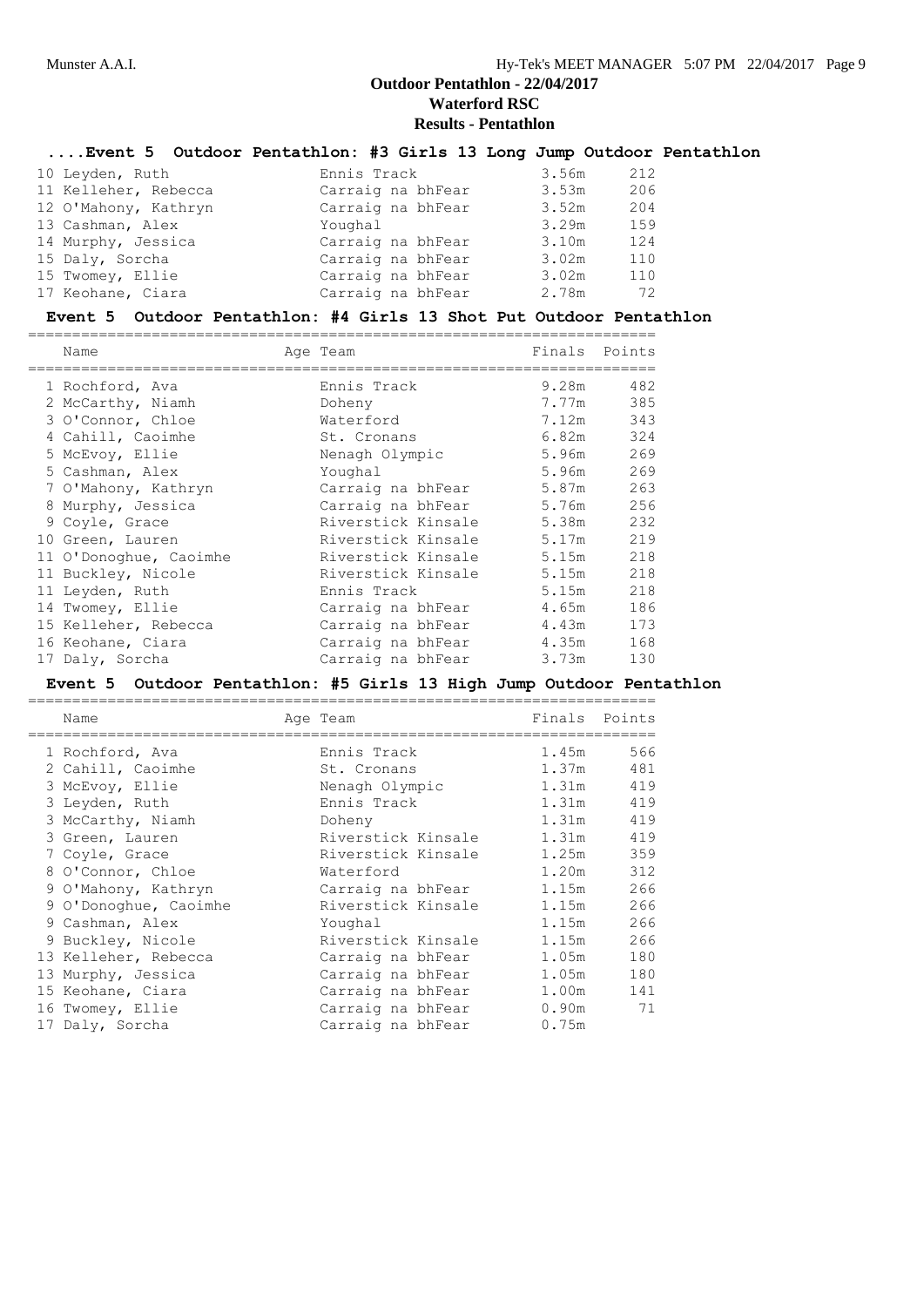# **Results - Pentathlon**

|                                                          |                      | Event 6 Outdoor Pentathlon: #1 Boys 13 60 Meter Hurdles Outdoor Pentathlon<br>=============================== |  |                               |                   |  |
|----------------------------------------------------------|----------------------|---------------------------------------------------------------------------------------------------------------|--|-------------------------------|-------------------|--|
| Name                                                     |                      | Age Team                                                                                                      |  | Finals Points                 |                   |  |
| 1 Alamu, George<br>2 Bergin, Killian<br>3 Hardy, Matthew |                      | Midleton<br>Templemore 11.61<br>Borrisokane                                                                   |  | 10.27<br>12.58                | 491<br>278<br>160 |  |
|                                                          |                      | Event 6 Outdoor Pentathlon: #2 Boys 13 800 Meter Run Outdoor Pentathlon                                       |  |                               |                   |  |
| Name                                                     |                      | Age Team                                                                                                      |  | Finals Points                 |                   |  |
| 1 Bergin, Killian<br>2 Alamu, George<br>3 Hardy, Matthew |                      | Templemore<br>Midleton<br>Borrisokane                                                                         |  | 2:44.20<br>2:44.95<br>2:47.78 | 281<br>278<br>264 |  |
|                                                          |                      | Event 6 Outdoor Pentathlon: #3 Boys 13 Long Jump Outdoor Pentathlon                                           |  |                               |                   |  |
| Name                                                     |                      | Age Team                                                                                                      |  | Finals                        | Points            |  |
| 1 Alamu, George<br>2 Hardy, Matthew<br>3 Bergin, Killian |                      | Midleton<br>Borrisokane<br>Templemore                                                                         |  | 4.38m<br>4.12m<br>4.05m       | 269<br>225<br>214 |  |
|                                                          |                      | Event 6 Outdoor Pentathlon: #4 Boys 13 Shot Put Outdoor Pentathlon                                            |  |                               |                   |  |
| Name                                                     |                      | Age Team                                                                                                      |  | Finals Points                 |                   |  |
| 1 Alamu, George<br>2 Hardy, Matthew<br>3 Bergin, Killian |                      | Midleton<br>Borrisokane<br>Templemore                                                                         |  | 10.47m<br>8.40m<br>7.25m      | 514<br>390<br>322 |  |
|                                                          |                      | Event 6 Outdoor Pentathlon: #5 Boys 13 High Jump Outdoor Pentathlon                                           |  |                               |                   |  |
| Name                                                     | -------------------- | Age Team                                                                                                      |  | Finals Points                 |                   |  |
| 1 Bergin, Killian<br>2 Alamu, George                     |                      | Templemore<br>Midleton                                                                                        |  | 1.40m<br>1.35m                | 307<br>286        |  |

3 Hardy, Matthew Borrisokane 1.25m 245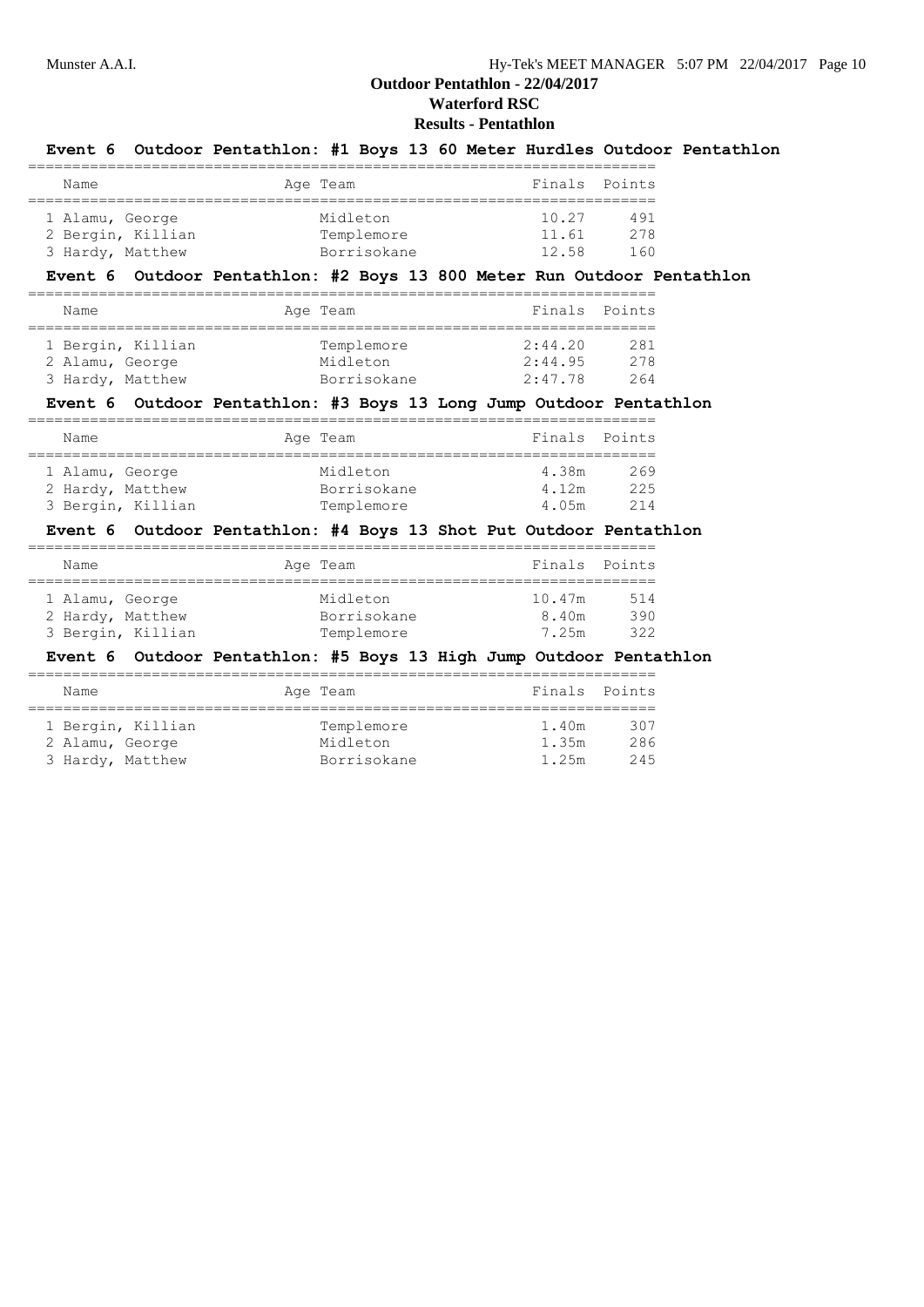# **Results - Pentathlon**

# **Event 7 Outdoor Pentathlon: #1 Girls 14 80 Meter Hurdles Outdoor Pentathlon**

| Name                 | Age Team           | Finals |               | H# Points |
|----------------------|--------------------|--------|---------------|-----------|
| 1 Frawley, Laura     | St. Marys Limerick | 12.08  | $\mathcal{L}$ | 822       |
| 2 Nolke, Katie       | Ferrybank          | 12.71  | $\mathcal{L}$ | 729       |
| 3 O'Shea, Lorna      | Carrick on Suir    | 12.74  | $\mathcal{L}$ | 725       |
| 4 Byrne, Saidhbhe    | Guest              | 13.10  |               | 674       |
| 5 Murphy, Eva        | Youghal            | 15.35  | 2             | 394       |
| 6 Buckley, Robyn     | Youghal            | 15.83  | 1.            | 344       |
| 7 Cashman, Avril     | Youghal            | 16.03  | 2             | 324       |
| 8 Joyce, Erin        | Youghal            | 16.62  | 1.            | 267       |
| 9 Kilgannon, Natasha | Youghal            | 18.79  | $\mathcal{L}$ | 103       |
|                      |                    |        |               |           |

#### **Event 7 Outdoor Pentathlon: #2 Girls 14 800 Meter Dash Outdoor Pentathlon**

| Name                                                                                                         | Age Team                                                               | Finals Points                                                             |                                               |
|--------------------------------------------------------------------------------------------------------------|------------------------------------------------------------------------|---------------------------------------------------------------------------|-----------------------------------------------|
| 1 Joyce, Erin<br>2 Cashman, Avril<br>3 O'Shea, Lorna<br>4 Byrne, Saidhbhe<br>5 Nolke, Katie<br>6 Murphy, Eva | Youghal<br>Youghal<br>Carrick on Suir<br>Guest<br>Ferrybank<br>Youghal | 2:36.03<br>2:37.10<br>2:41.96<br>2:44.98<br>2:49.02<br>2:52.35<br>2:53.79 | 619<br>607<br>551<br>517<br>474<br>439<br>425 |
| 7 Frawley, Laura<br>8 Buckley, Robyn                                                                         | St. Marys Limerick<br>Youghal                                          | 2:56.14                                                                   | 402                                           |

#### **Event 7 Outdoor Pentathlon: #3 Girls 14 Long Jump Outdoor Pentathlon**

| Name                 | Age Team           | Finals Points |     |
|----------------------|--------------------|---------------|-----|
|                      |                    |               |     |
| 1 Frawley, Laura     | St. Marys Limerick | 5.04m         | 570 |
| 2 Nolke, Katie       | Ferrybank          | 4.81m         | 508 |
| 3 O'Shea, Lorna      | Carrick on Suir    | 4.33m         | 386 |
| 4 Byrne, Saidhbhe    | Guest              | 4.27m         | 371 |
| 5 Murphy, Eva        | Youghal            | 3.89m         | 283 |
| 6 Joyce, Erin        | Youghal            | 3.88m         | 281 |
| 7 Cashman, Avril     | Youghal            | 3.69m         | 239 |
| 8 Buckley, Robyn     | Youghal            | 3.45m         | 190 |
| 9 Kilgannon, Natasha | Youghal            | 3.25m         | 151 |

=======================================================================

#### **Event 7 Outdoor Pentathlon: #4 Girls 14 Shot Put Outdoor Pentathlon**

| Name                 | Age Team           | Finals Points |     |
|----------------------|--------------------|---------------|-----|
|                      |                    |               |     |
| 1 Frawley, Laura     | St. Marys Limerick | 10.03m        | 531 |
| 2 Byrne, Saidhbhe    | Guest              | 9.98m         | 528 |
| 3 Cashman, Avril     | Youghal            | 8.46m         | 429 |
| 4 Nolke, Katie       | Ferrybank          | 7.56m         | 371 |
| 5 Joyce, Erin        | Youghal            | 7.21m         | 348 |
| 6 O'Shea, Lorna      | Carrick on Suir    | 6.75m         | 319 |
| 7 Kilgannon, Natasha | Youghal            | 6.52m         | 304 |
| 8 Murphy, Eva        | Youghal            | 5.80m         | 259 |
| 9 Buckley, Robyn     | Youghal            | 5.19m         | 220 |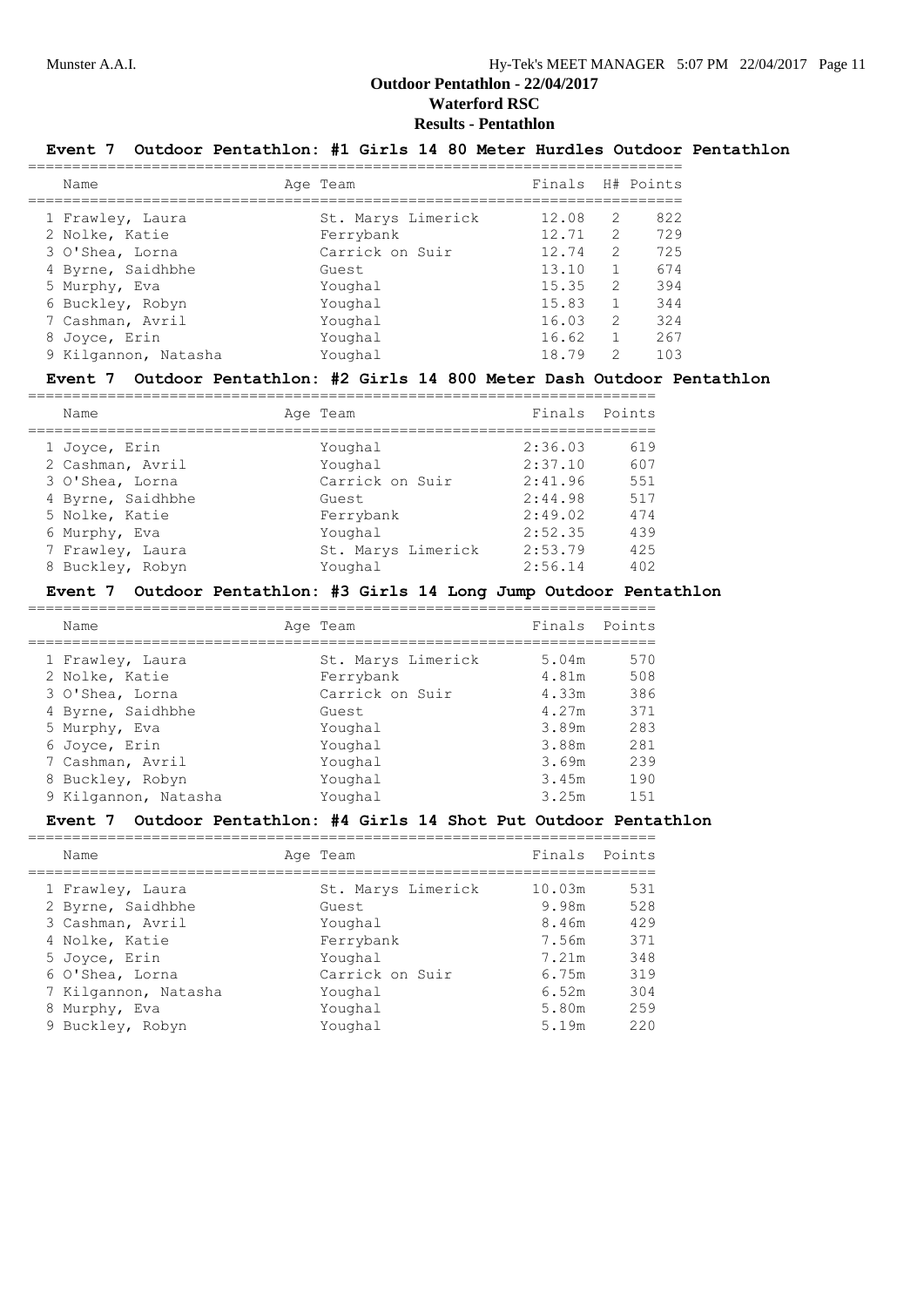# **Event 7 Outdoor Pentathlon: #5 Girls 14 High Jump Outdoor Pentathlon**

| Name                 | Age Team           | Finals Points |     |
|----------------------|--------------------|---------------|-----|
| 1 Nolke, Katie       | Ferrybank          | 1.53m         | 655 |
| 2 Frawley, Laura     | St. Marys Limerick | 1.45m         | 566 |
| 3 O'Shea, Lorna      | Carrick on Suir    | 1.36m         | 470 |
| 4 Byrne, Saidhbhe    | Guest              | 1.33m         | 439 |
| 5 Buckley, Robyn     | Youghal            | 1.27m         | 379 |
| 5 Cashman, Avril     | Youghal            | 1.27m         | 379 |
| 7 Kilgannon, Natasha | Youghal            | 1.24m         | 350 |
| 7 Murphy, Eva        | Youghal            | 1.24m         | 350 |
| 9 Joyce, Erin        | Youghal            | 1.18m         | 293 |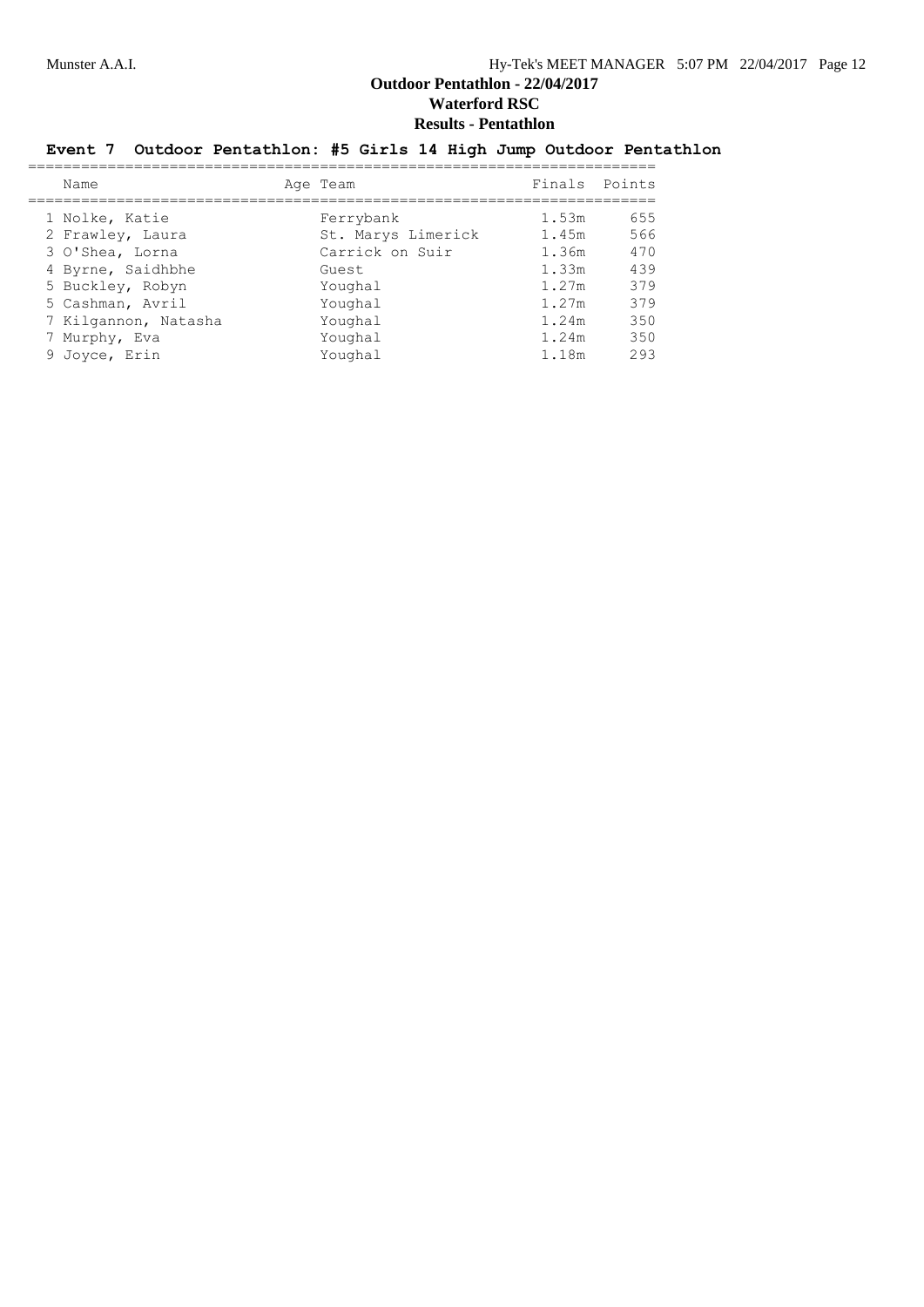# **Results - Pentathlon**

| Event 8 Outdoor Pentathlon: #1 Boys 14 80 Meter Hurdles Outdoor Pentathlon                                                   |                              |                                  |                                                        |                   |  |
|------------------------------------------------------------------------------------------------------------------------------|------------------------------|----------------------------------|--------------------------------------------------------|-------------------|--|
| Name                                                                                                                         | Age Team                     |                                  |                                                        | Finals Points     |  |
| 1 Cullen, Jack<br>2 Reynolds, Alex<br>3 Connolly, Ben                                                                        | Bandon<br>Nenagh Olympic     | Nenagh Olympic                   | 13.60<br>14.45<br>15.17                                | 359<br>243<br>161 |  |
| Event 8 Outdoor Pentathlon: #2 Boys 14 800 Meter Dash Outdoor Pentathlon                                                     | ;=========================== |                                  |                                                        |                   |  |
| Name                                                                                                                         | Age Team                     |                                  |                                                        | Finals Points     |  |
| 1 Cullen, Jack<br>2 Reynolds, Alex<br>3 Connolly, Ben                                                                        | Bandon                       | Nenagh Olympic<br>Nenagh Olympic | 2:28.48<br>2:45.82<br>3:01.57                          | 509<br>336<br>208 |  |
| Event 8 Outdoor Pentathlon: #3 Boys 14 Long Jump Outdoor Pentathlon                                                          |                              |                                  |                                                        |                   |  |
| Name                                                                                                                         | Age Team                     |                                  | Finals                                                 | Points            |  |
| 1 Cullen, Jack<br>2 Reynolds, Alex<br>3 Connolly, Ben<br>Event 8 Outdoor Pentathlon: #4 Boys 14 Shot Put Outdoor Pentathlon  | Bandon                       | Nenagh Olympic<br>Nenagh Olympic | 4.85m<br>4.65m<br>4.01m                                | 354<br>317<br>207 |  |
| Name                                                                                                                         | Age Team                     |                                  |                                                        | Finals Points     |  |
| 1 Cullen, Jack<br>2 Reynolds, Alex<br>3 Connolly, Ben<br>Event 8 Outdoor Pentathlon: #5 Boys 14 High Jump Outdoor Pentathlon | Bandon                       |                                  | 10.04m<br>Nenagh Olympic 8.86m<br>Nenagh Olympic 7.81m | 488<br>417<br>355 |  |
| Name                                                                                                                         | Age Team                     |                                  | Finals                                                 | Points            |  |
| 1 Reynolds, Alex<br>2 Cullen, Jack                                                                                           | Bandon                       | Nenagh Olympic                   | 1.48m<br>1.36m                                         | 374<br>290        |  |

3 Connolly, Ben Nenagh Olympic 1.30m 250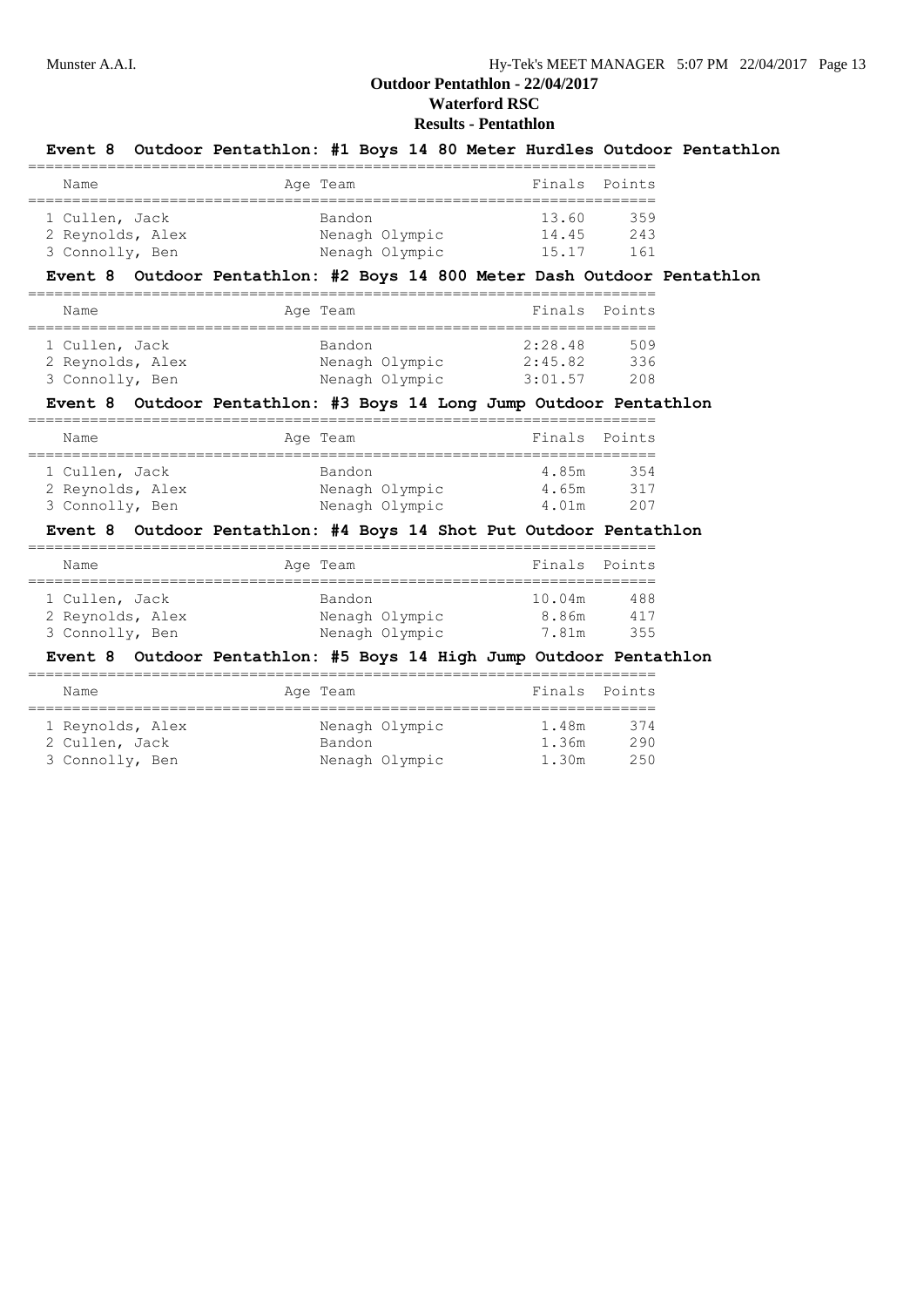# **Results - Pentathlon**

| Event 9 Outdoor Pentathlon: #1 Girls 15 80 Meter Hurdles Outdoor Pentathlon                                                                   |                                |                                                   |                  |
|-----------------------------------------------------------------------------------------------------------------------------------------------|--------------------------------|---------------------------------------------------|------------------|
| Name                                                                                                                                          | Age Team                       | Finals                                            | Points           |
| 1 Iqwe, Paula<br>2 Buuckley, Sara Zia<br>3 O'Donoghue, Amy                                                                                    | Ferrybank<br>Leevale<br>Bandon | 13.37<br>13.67 597<br>13.88                       | 637<br>569       |
| Event 9 Outdoor Pentathlon: #2 Girls 15 800 Meter Dash Outdoor Pentathlon                                                                     |                                |                                                   |                  |
| Name<br>====================================                                                                                                  | Age Team                       | ===================================               | Finals Points    |
| 1 O'Donoghue, Amy<br>2 Buuckley, Sara Zia<br>3 Iqwe, Paula<br>Event 9 Outdoor Pentathlon: #3 Girls 15 Long Jump Outdoor Pentathlon            | Bandon<br>Leevale<br>Ferrybank | 2:41.49<br>2:55.89 404<br>3:26.21                 | 556<br>160       |
| Name                                                                                                                                          | Age Team                       |                                                   | Finals Points    |
| 1 O'Donoghue, Amy<br>2 Buuckley, Sara Zia<br>-- Iqwe, Paula                                                                                   | Bandon<br>Leevale<br>Ferrybank | ----------------------------------<br>4.76m<br>ND | 495<br>4.56m 443 |
| Event 9 Outdoor Pentathlon: #4 Girls 15 Shot Put Outdoor Pentathlon                                                                           |                                |                                                   |                  |
| Name                                                                                                                                          | Age Team                       |                                                   | Finals Points    |
| 1 O'Donoghue, Amy<br>2 Iqwe, Paula<br>3 Buuckley, Sara Zia in Leevale<br>Event 9 Outdoor Pentathlon: #5 Girls 15 High Jump Outdoor Pentathlon | Bandon<br>Ferrybank            | 7.84m<br>7.62m 375<br>5.92m                       | 389<br>266       |
| Name                                                                                                                                          | Age Team                       |                                                   | Finals Points    |
| ==================<br>1 Igwe, Paula<br>2 O'Donoghue, Amy                                                                                      | Ferrybank<br>Bandon            | 1.45m<br>1.42m                                    | 566<br>534       |

3 Buuckley, Sara Zia Leevale 1.36m 470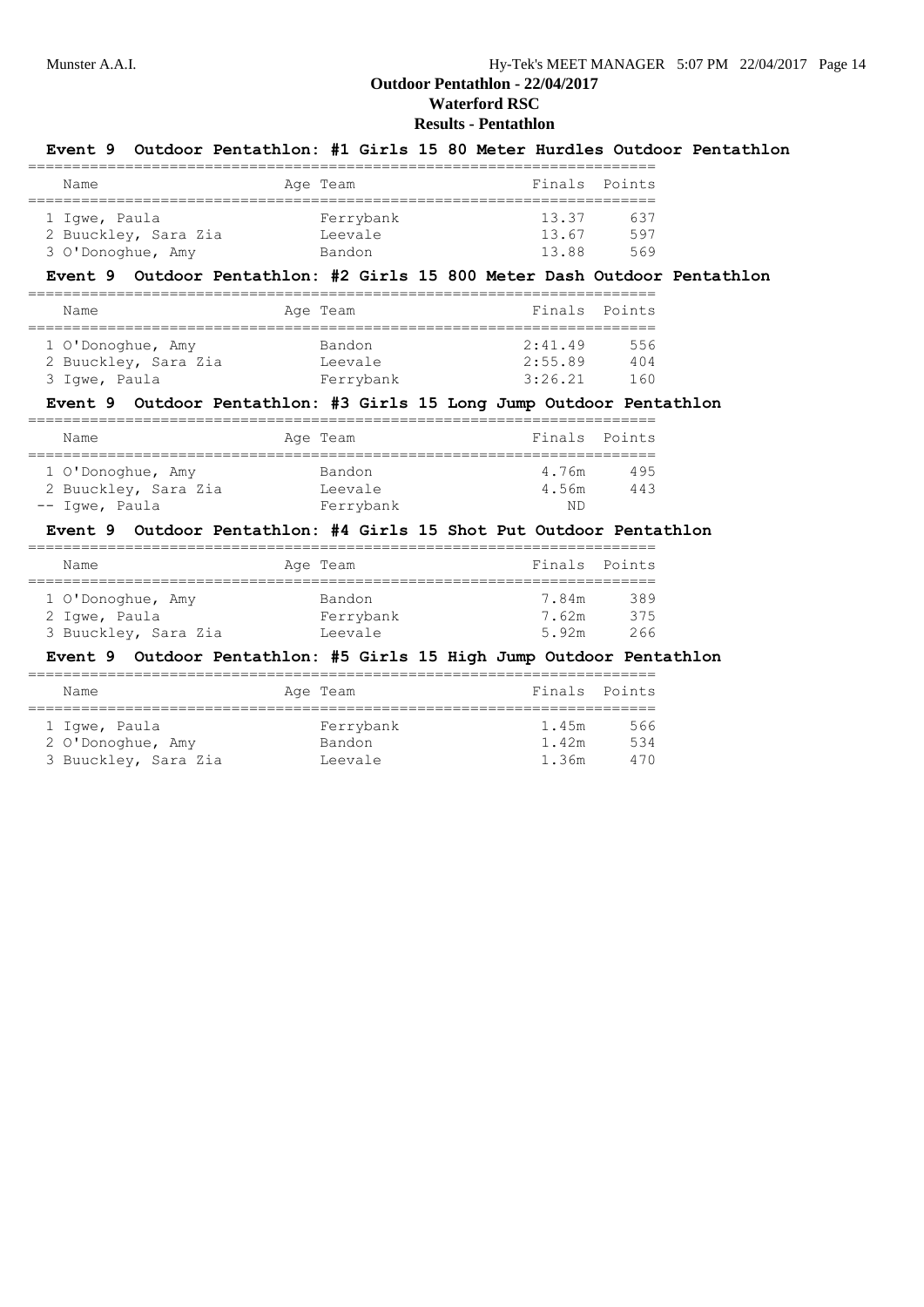# **Outdoor Pentathlon - 22/04/2017**

# **Waterford RSC Results - Pentathlon**

|                   |                                                                           |  |               |               |        | Event 10 Outdoor Pentathlon: #1 Boys 15 80 Meter Hurdles Outdoor Pentathlon |
|-------------------|---------------------------------------------------------------------------|--|---------------|---------------|--------|-----------------------------------------------------------------------------|
| Name              | Age Team                                                                  |  | Finals Points |               |        |                                                                             |
| 1 Kissane, Jordan | Tralee Harriers 14.60                                                     |  |               |               | 254    |                                                                             |
|                   | Event 10 Outdoor Pentathlon: #2 Boys 15 800 Meter Dash Outdoor Pentathlon |  |               |               |        |                                                                             |
| Name              | Age Team<br>===============                                               |  | Finals Points |               |        |                                                                             |
| 1 Kissane, Jordan | Tralee Harriers 2:41.89                                                   |  |               |               | 372    |                                                                             |
|                   | Event 10 Outdoor Pentathlon: #3 Boys 15 Long Jump Outdoor Pentathlon      |  |               |               |        |                                                                             |
| Name              | Age Team                                                                  |  |               | Finals Points |        |                                                                             |
| 1 Kissane, Jordan | Tralee Harriers 1.97m 377                                                 |  |               |               |        |                                                                             |
|                   | Event 10 Outdoor Pentathlon: #4 Boys 15 Shot Put Outdoor Pentathlon       |  |               |               |        |                                                                             |
| Name              | Age Team                                                                  |  |               | Finals Points |        |                                                                             |
| 1 Kissane, Jordan |                                                                           |  |               |               |        |                                                                             |
|                   | Event 10 Outdoor Pentathlon: #5 Boys 15 High Jump Outdoor Pentathlon      |  |               |               |        |                                                                             |
| Name              | Age Team                                                                  |  |               | Finals        | Points |                                                                             |

1 Kissane, Jordan **1.51m** Tralee Harriers 1.51m 396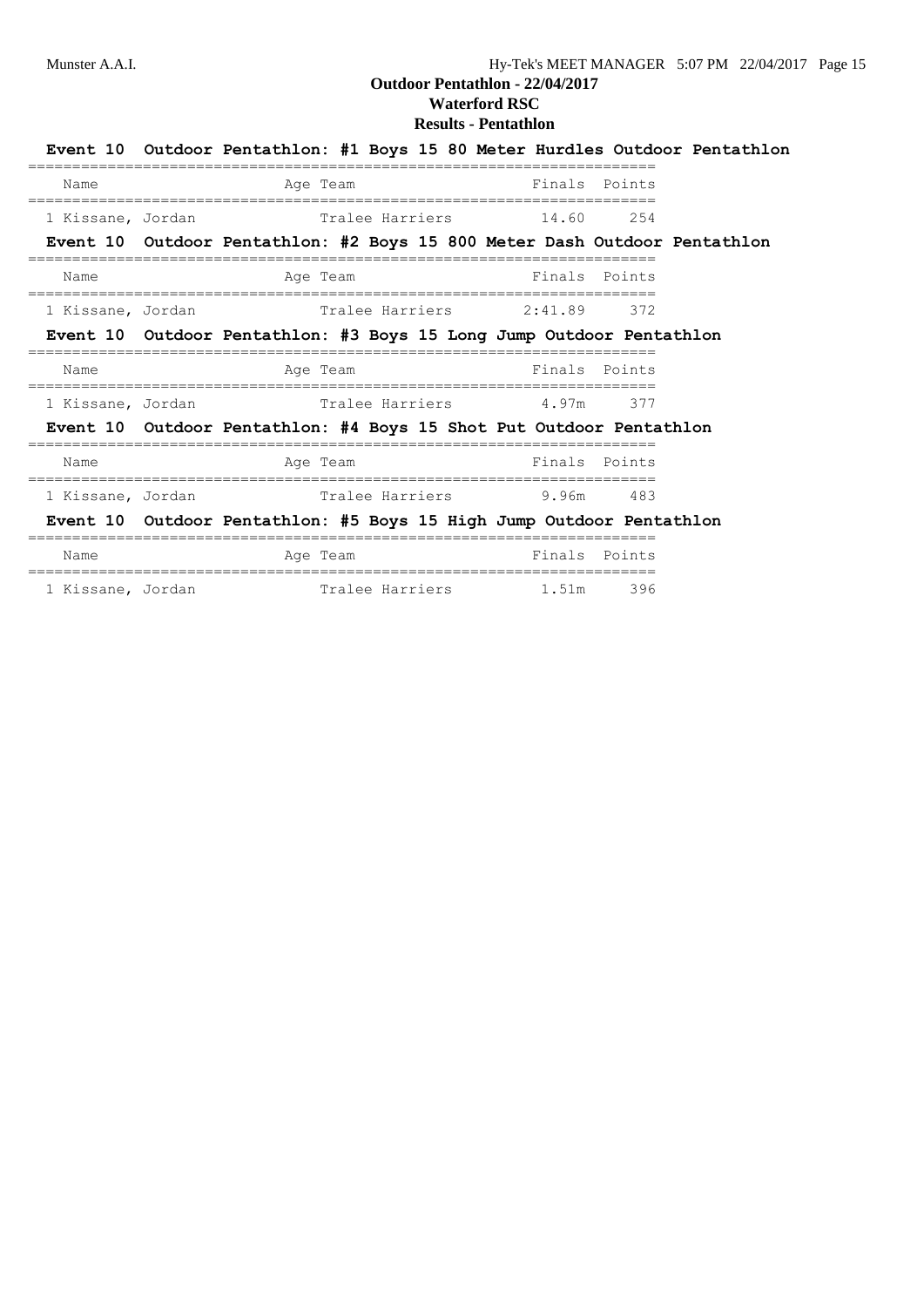#### **Results - Pentathlon**

### **Event 11 Outdoor Pentathlon: #1 Girls 16 80 Meter Hurdles Outdoor Pentathlon**

| Name                   | Age Team           |       | Finals Points |
|------------------------|--------------------|-------|---------------|
| 1 Ryan, Anna           | Moycarkey Coolcroo | 13.66 | 598           |
| 2 Farley, Lia          | Riverstick Kinsale | 14.12 | 539           |
| 3 Barrett, Kerry       | Youghal            | 14.18 | 531           |
| 4 Coffey, Orla         | Carraig na bhFear  | 14.32 | 514           |
| 5 O'Shea, Rachel       | Carrick on Suir    | 14.96 | 438           |
| 6 Buckley, Rose Mariie | Riverstick Kinsale | 16.51 | 277           |
| 7 Cashman, Lesley      | Youghal            | 17.28 | 210           |

#### **Event 11 Outdoor Pentathlon: #2 Girls 16 800 Meter Dash Outdoor Pentathlon**

| Name                   | Age Team           | Finals Points |     |
|------------------------|--------------------|---------------|-----|
| 1 Coffey, Orla         | Carraig na bhFear  | 2:30.81       | 683 |
| 2 Barrett, Kerry       | Youghal            | 2:39.45       | 579 |
| 3 Cashman, Lesley      | Youghal            | 2:42.72       | 542 |
| 4 Farley, Lia          | Riverstick Kinsale | 2:44.57       | 522 |
| 5 Buckley, Rose Mariie | Riverstick Kinsale | 2:48.71       | 477 |
| 6 O'Shea, Rachel       | Carrick on Suir    | 2:48.73       | 477 |
| 7 Ryan, Anna           | Moycarkey Coolcroo | 2:48.85       | 476 |
|                        |                    |               |     |

#### **Event 11 Outdoor Pentathlon: #3 Girls 16 Long Jump Outdoor Pentathlon**

| Name                   | Age Team           |       | Finals Points |
|------------------------|--------------------|-------|---------------|
| 1 Coffey, Orla         | Carraig na bhFear  | 4.72m | 485           |
| 2 Farley, Lia          | Riverstick Kinsale | 4.70m | 479           |
| 3 Ryan, Anna           | Moycarkey Coolcroo | 4.60m | 454           |
| 4 Barrett, Kerry       | Youghal            | 4.38m | 398           |
| 5 O'Shea, Rachel       | Carrick on Suir    | 4.29m | 376           |
| 6 Buckley, Rose Mariie | Riverstick Kinsale | 4.02m | 312           |
| 7 Cashman, Lesley      | Youghal            | 3.98m | 303           |

#### **Event 11 Outdoor Pentathlon: #4 Girls 16 Shot Put Outdoor Pentathlon**

| Name                   | Age Team           |        | Finals Points |
|------------------------|--------------------|--------|---------------|
| 1 Sheehy, Ciara        | Liscarroll         | 13.33m | 749           |
| 2 Ryan, Anna           | Moycarkey Coolcroo | 11.00m | 595           |
| 3 Barrett, Kerry       | Youghal            | 9.12m  | 472           |
| 4 Coffey, Orla         | Carraig na bhFear  | 7.82m  | 388           |
| 5 Cashman, Lesley      | Youghal            | 7.21m  | 348           |
| 6 Farley, Lia          | Riverstick Kinsale | 7.10m  | 341           |
| 7 Buckley, Rose Mariie | Riverstick Kinsale | 6.85m  | 325           |
| 8 O'Shea, Rachel       | Carrick on Suir    | 5.47m  | 238           |

# **Event 11 Outdoor Pentathlon: #5 Girls 16 High Jump Outdoor Pentathlon**

| Name                                                                   |  | Age Team                                                              | Finals Points                    |                          |
|------------------------------------------------------------------------|--|-----------------------------------------------------------------------|----------------------------------|--------------------------|
| 1 Ryan, Anna<br>2 Coffey, Orla<br>3 O'Shea, Rachel<br>3 Barrett, Kerry |  | Moycarkey Coolcroo<br>Carraig na bhFear<br>Carrick on Suir<br>Youghal | 1.42m<br>1.39m<br>1.36m<br>1.36m | 534<br>502<br>470<br>470 |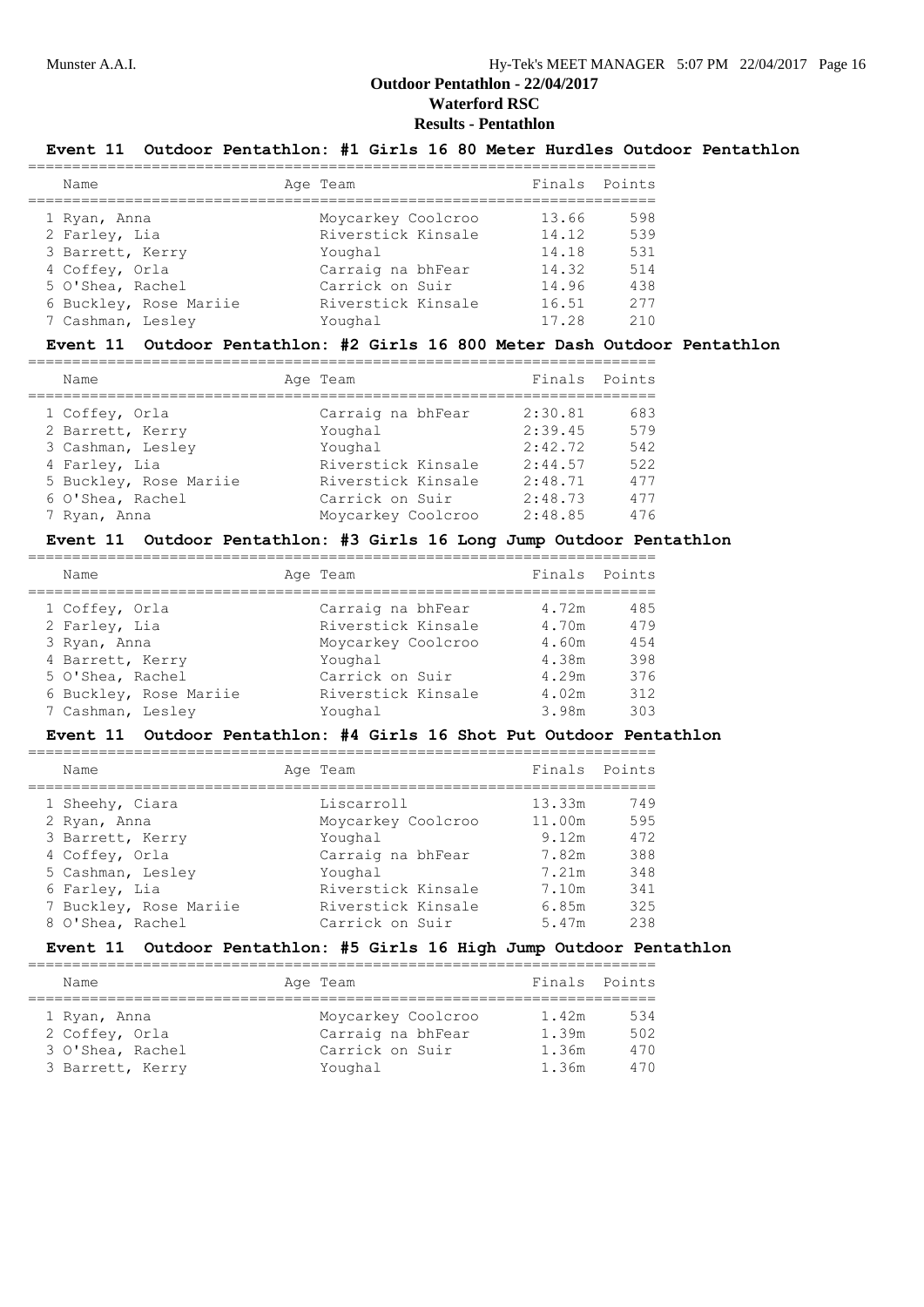|                        | Event 11 Outdoor Pentathlon: #5 Girls 16 High Jump Outdoor Pentathlon |  |       |     |  |
|------------------------|-----------------------------------------------------------------------|--|-------|-----|--|
| 5 Cashman, Lesley      | Youghal                                                               |  | 1.30m | 409 |  |
| 6 Farley, Lia          | Riverstick Kinsale                                                    |  | 1.25m | 359 |  |
| 6 Buckley, Rose Mariie | Riverstick Kinsale                                                    |  | 1.25m | 359 |  |